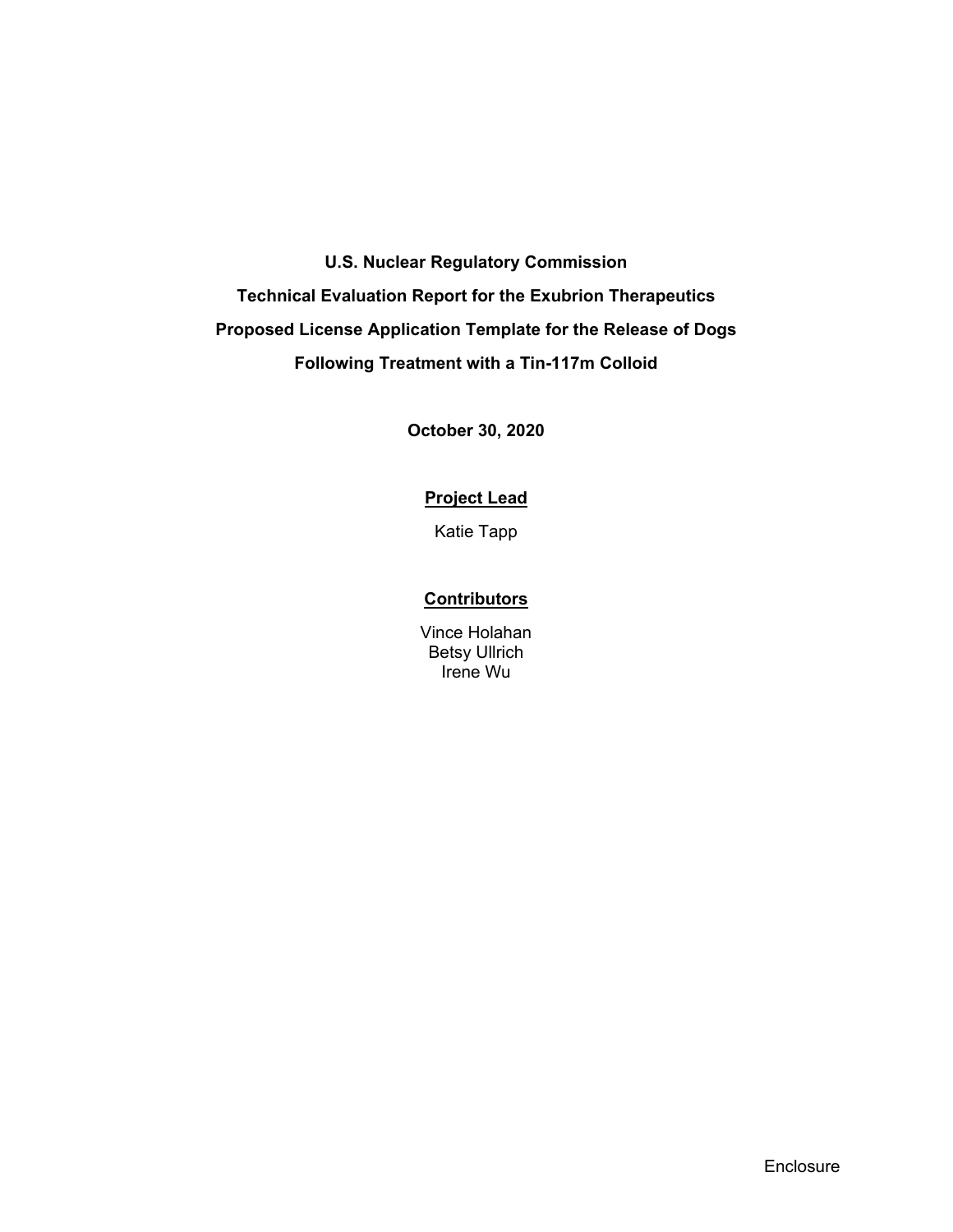| Dose with Inadequate Prescreening or Disregard for Release Instructions 15 |  |
|----------------------------------------------------------------------------|--|
|                                                                            |  |

# **Table of Contents**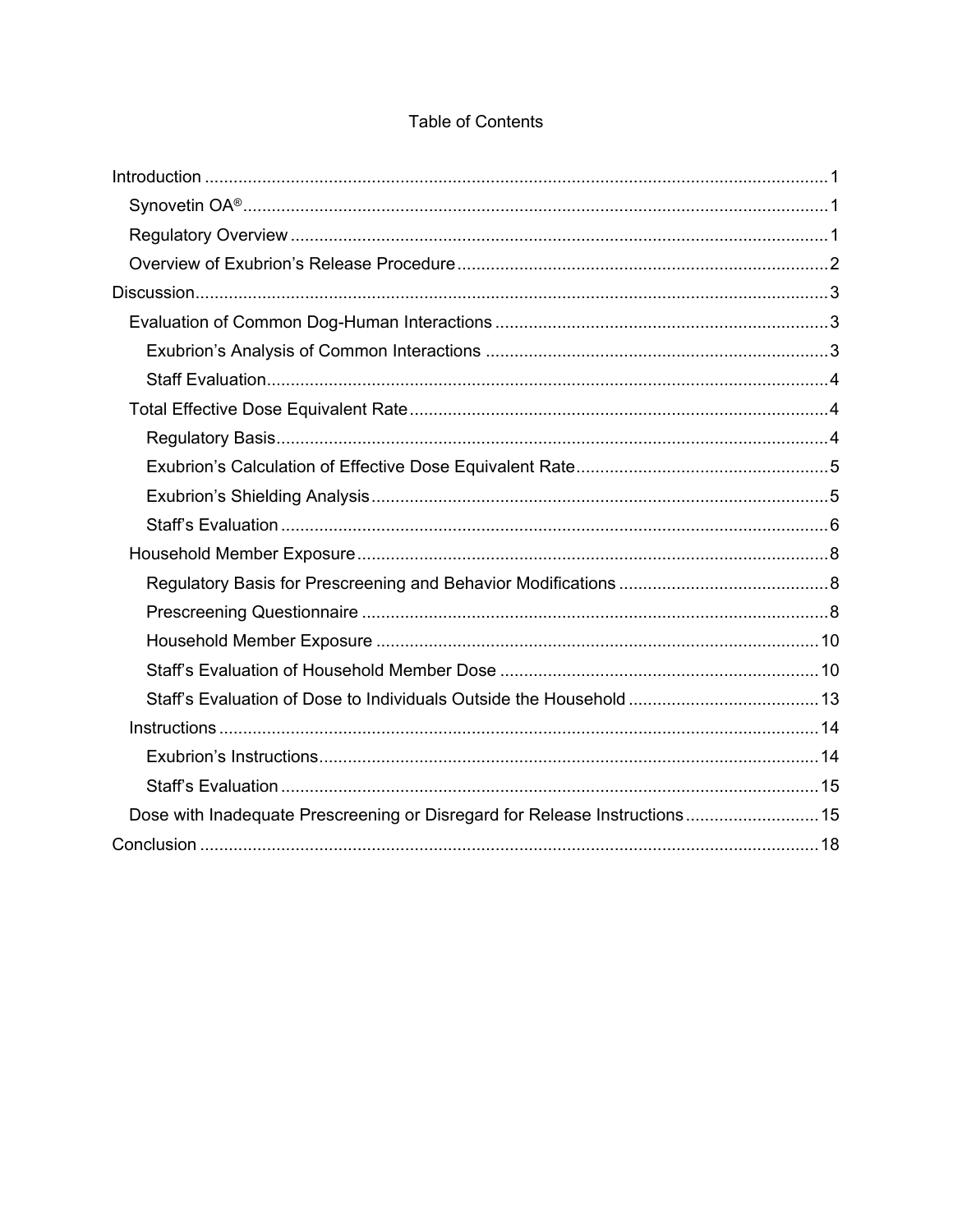## **Introduction**

By letter dated December 4, 2019 (Agencywide Documents Access and Management System (ADAMS) Accession No. ML19343C192 (package)), Exubrion Therapeutics (Exubrion) submitted a proposed license application template to support the submission of license amendments by veterinary licensees. These license amendments would allow veterinary licensees to administer Synovetin OA®, a radioactive tin (Sn-117m) colloid, to treat osteoarthritis (OA) in a dog's elbows. Exubrion is the manufacturer of Synovetin OA®. The proposed license application template included the procedure for using Synovetin OA®, which includes a prescreening questionnaire and release instruction template; its technical basis; and a generic release procedure for dogs following treatment. The U.S. Nuclear Regulatory Commission (NRC) staff (staff) notified Exubrion of the staff's decision to accept its application template for detailed technical review on December 20, 2019 (ADAMS Accession No. ML19353C760). In response to the staff's requests for additional information dated April 27, 2020 (ADAMS Accession Nos. ML20091M172), June 17, 2020 (ADAMS Accession No. ML20169A412), and August 25, 2020 (ADAMS Accession Nos. ML20238B820) Exubrion provided a revised license application template in correspondence dated May 15, 2020 (ADAMS Accession No. ML20142A291); June 26, 2020 (ADAMS Accession No. ML20178A654); September 1, 2020 (ADAMS Accession No. ML20246P521); and September 13, 2020 (ADAMS Accession No. ML20282A513). This technical evaluation report documents the NRC staff's review of Exubrion's proposed license application template including the technical evaluation and procedure provided in the September 13, 2020 submission.

# Synovetin OA®

Synovetin OA® is a colloid containing Sn-117m that can be used to treat OA in a dog's elbows by radiosynoviorthesis. Synovetin OA® will be used to treat chronic pain and inflammation of OA in dogs when primary and secondary line of treatments, such as nonsteroidal antiinflammatory drugs and opioids, are found to be ineffective. Relief from joint pain does not occur immediately following treatment and can take weeks following treatment, and therefore a dog's behavior should not change in the first few weeks following treatment.

The dosage of Sn-117m is proportional to the weight of the dog, up to 111 megabecquerels (MBq) (3 millicuries (mCi)) being injected in each joint for the largest dogs and a maximum of 222 MBq (6 mCi) per dog per treatment. Sn-117m decays to Sn-117 by releasing an internal conversion electron and a predominant 158-kiloelectronvolt gamma ray. The half-life of Sn-117m is 13.6 days. The types of dogs most often affected with OA tend to be large and giant breed dogs, but Synovetin OA® can be used to treat dogs weighing 10 pounds or more. Studies referred to in Exubrion's application have demonstrated that 99 percent of the injected Sn-117m colloid remains in the treated joint; therefore, there is almost no biological elimination, and excretion is not of concern.

# Regulatory Overview

NRC has allowed the release of animals treated with byproduct material for over 20 years when licensees demonstrate public dose limits listed in Title 10 of the *Code of Federal Regulations* (10 CFR), Section 20.1301 are not exceeded. Regulations in 10 CFR 20.1301(a)(1) state that licensees shall conduct operations so that the total effective dose equivalent (TEDE) to individual members of the public from licensed operation does not exceed 0.1 rem (1 millisievert (mSv)) in a year. Regulations in 10 CFR 20.1301(a)(2) state that the dose in any unrestricted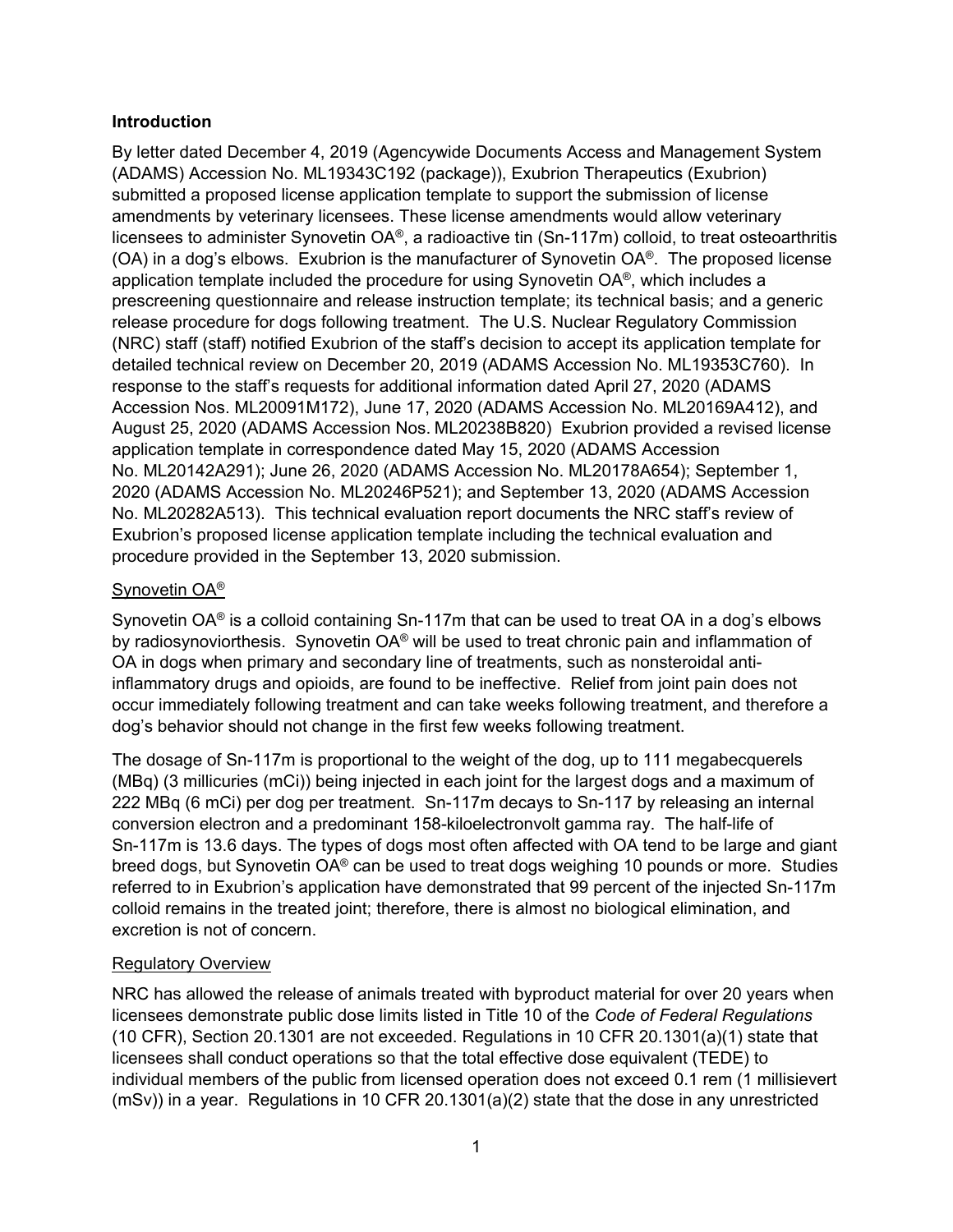area from external sources does not exceed 0.002 rem (0.02 mSv) in any 1 hour. In addition, 10 CFR 20.1101(b), "Radiation protection programs," states that the licensee shall use, to the extent practical, procedures and engineering controls based on sound radiation protection principles to achieve doses to members of the public that are as low as is reasonably achievable (ALARA). Therefore, the licensee must demonstrate that these public dose limits will not be exceeded and ensure doses are ALARA, to the extent practical, before it schedules the administration of Sn-117m and the subsequent release of the dog following treatment. The higher public dose constraint of 0.5 rem (5 mSv) provided in 10 CFR 35.75, "Release of individuals containing unsealed byproduct material or implants containing byproduct material," is for the release of human patients following a medical treatment and does not apply to animal release.

#### Overview of Exubrion's Release Procedure

Exubrion's proposal contains procedures to allow release of a dog with a measured dose rate of less than 0.45 milliroentgen (mR) per hour (h) at 3.3 feet (1 meter (m)) from the treated elbow joint(s). To be confident that an animal released at this rate does not cause an individual to receive a dose exceeding the public dose limits listed in 10 CFR 20.1301, "Dose limits for individual members of the public," the application described a multilayer approach. First, Exubrion conducted a technical assessment to evaluate the common dog-human interactions that could potentially result in an individual exceeding a public dose limit. Second, as Exubrion identified some behaviors that could result in a member of the public who has daily interactions with the dog to exceed the annual public dose limit, Exubrion's proposed procedure instructs the licensee to use a prescreening questionnaire. The purpose of the prescreening questionnaire is to determine whether any of the dog's typical dog-human interactions need to be stopped or modified for a specified duration to ensure public dose limits are not exceeded. The procedure states the licensee will only provide the treatment if the licensee is confident that the owner understands the need to comply with public dose limits and the household members can and are able to stop or modify these behaviors for the necessary duration. Owners will sign the prescreening questionnaire and the proposed release instructions acknowledging them before treatment.

Exubrion's proposal states that the licensee will provide instructions to the dog's caregivers to minimize dose. The instructions will include any dog-specific restrictions, and the licensee will ask the caregiver to acknowledge the instructions by signature prior to release of the dog to confirm the caregiver's intent and ability to comply. Finally, the procedure directs the licensee to follow-up with the dog's owner approximately one week after the procedure to remind the owner how to keep doses ALARA and review compliance with the release instructions. The procedure also directs the licensee to investigate any instances where public dose limits may have been exceeded including instances when owners have self-reported not following instructions and report to the NRC if it is determined any public dose limits have been exceeded per 10 CFR 20.2203.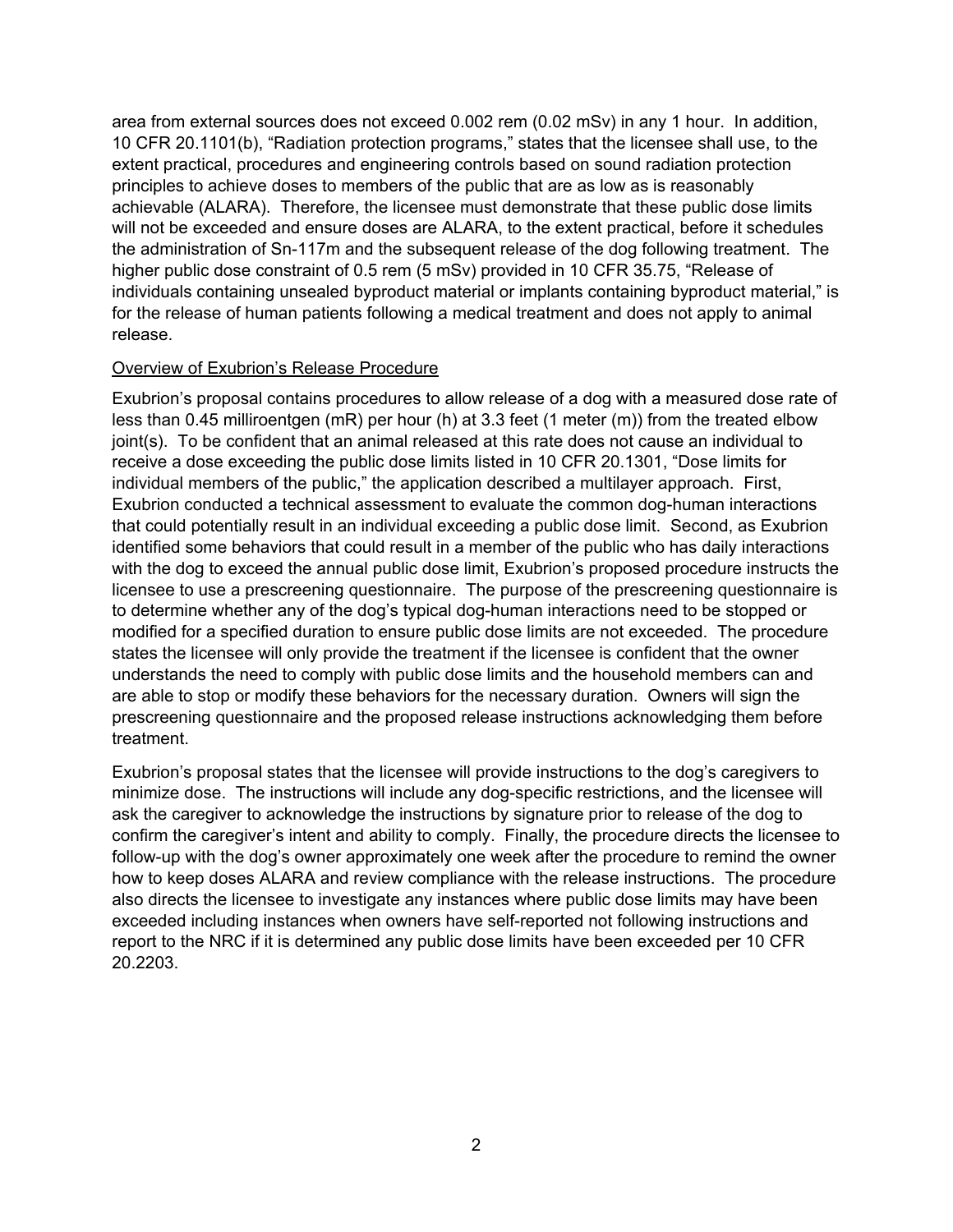### **Discussion**

#### Evaluation of Common Dog-Human Interactions

#### *Exubrion's Analysis of Common Interactions*

Exubrion's technical evaluation provided the results of its assessment of common dog-human interactions to determine occupancy factors for a typical osteoarthritic dog. These occupancy factors are not intended to be used for individual dogs without pre-screening. These common occupancy factors provide a general view of dog behavior to categorize dogs into different groups of behavioral patterns and determine what behaviors could result in public dose limits to be exceeded without modification. Exubrion's evaluation included a review of the published literature and observing interactions of 69 severely arthritic dogs and their owners involved in Exubrion's three studies. Exubrion also had discussions with dozens of practicing veterinarians who see arthritic dogs on a daily basis and numerous dog owners (including focus groups conducted by Exubrion to assess dog-owner interactions).

Exubrion evaluated three groups of typical dog-human interactions: standing, sitting, and cosleeping. For standing, Exubrion evaluated typical feeding, petting, and walking scenarios. For sitting, Exubrion evaluated both situations in which a dog sits by an owner, which would include both resting at the owner's feet or by the side of the owner's chair, and a dog who sits on an owner's lap for up to 3 hours a day. Exubrion's evaluation assumes the dog either sits by an owner or on the owner's lap but not both. Exubrion's analysis also considered a dog who sits at the feet of or close by someone for 8 hours a day, such as someone who works from home ("officing"). Exubrion's evaluation also considered cosleeping. Table 1 below summarizes the distances and durations that Exubrion found were typical for common doghuman interactions. Distances are defined from the center of the individual's torso to the dog's elbow, where the source is located. Exubrion's technical evaluation provides more details on how Exubrion derived duration and distances of typical dog-human interactions. It should be noted the distances and times listed in this table were used by Exubrion in their evaluation of common dog-human interactions. Specific times and distances for individual dog's interactions should be confirmed by licensees while completing the prescreening questionnaire prior to scheduling the treatment of each dog.

| <b>Interaction</b>       | <b>Distance</b> | Time          |
|--------------------------|-----------------|---------------|
| Feeding                  | 1 foot          | $<$ 1 min/day |
| Petting                  | 1 foot          | 5 min/day     |
| Walking                  | 3 feet          | 1 h/day       |
| Sitting <sup>1</sup>     | 3 feet          | 3 h/day       |
| Lap sitting <sup>1</sup> | 1 foot          | 3 h/day       |
| Cosleeping               | 1 foot          | 8 h/day       |
| Officing                 | 3 feet          | 8 h/day       |

1 Exubrion's analysis assumes a dog either sits by an owner or lap-sits but not both.

Exubrion found the typical dog-human interactions, other than lap sitting, cosleeping, or officing, are 1 minute per day at less than one foot (30 cm), 6 minutes per day at 1 foot (30 cm) and 4 hours a day at 3 feet (0.9 m). For conservatism, Exubrion rounded up values for typical interactions at less than one foot (30 cm) to 5 minutes a day and at 1 foot (30 cm) to 15 minutes a day in calculations. Exubrion increased the duration of time to 5 minutes per day at less than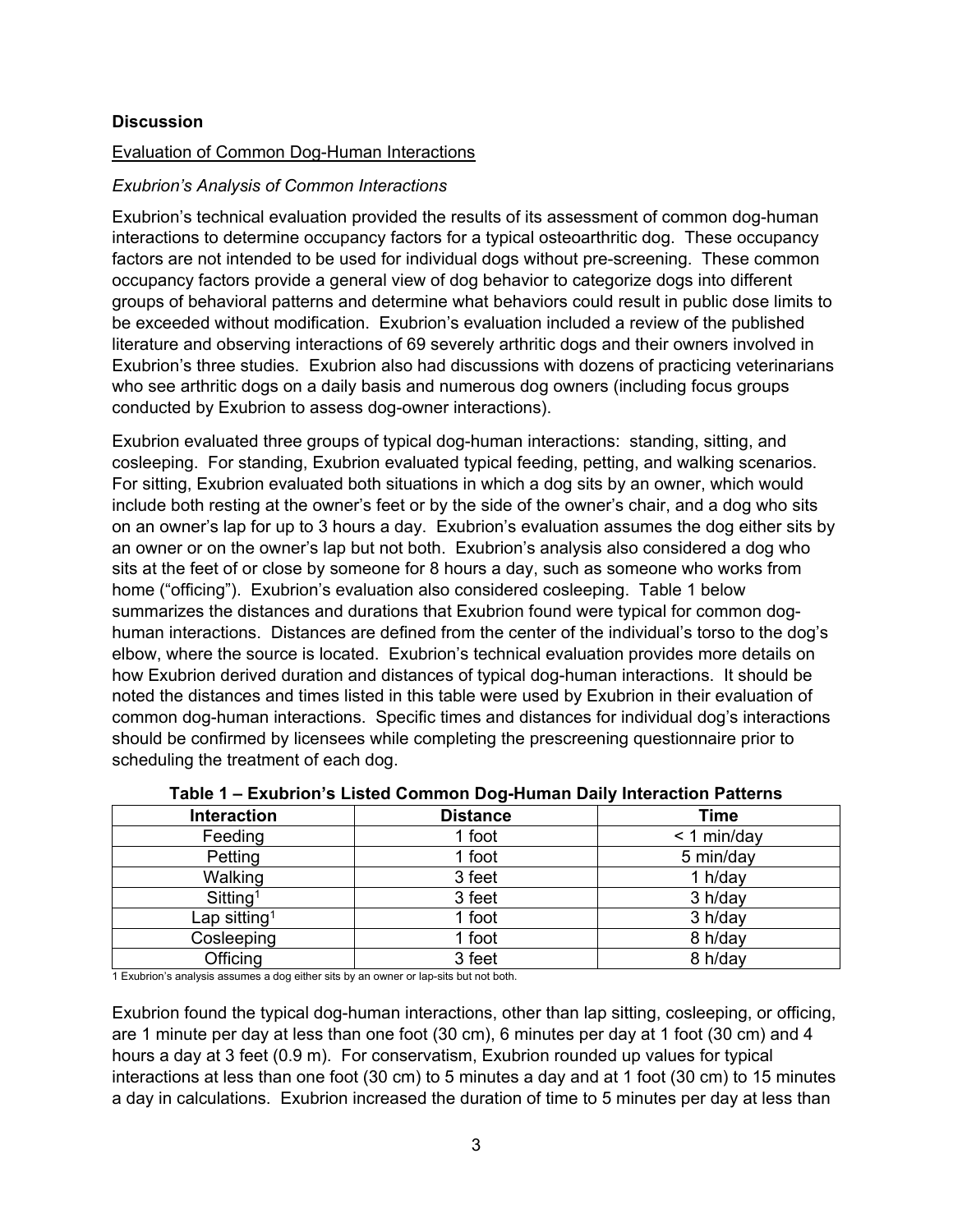one foot (30 cm), 11 hours per day at 1 foot (30 cm) and 9 hours a day at 3 feet (0.9 m) for dogs which exhibit lap sitting, cosleeping, and officing behaviors.

Exubrion's technical evaluation also included an analysis of close contact interactions. Exubrion stated that a distance of 1 foot is assumed for typical lap sitting due to simple geometry separation of the elbow and center of the human torso. In addition, Exubrion states there would be increased shielding as the dog's legs would be separated from the human torso by the dog's torso in typical lap-sitting geometries. Therefore, Exubrion did not include lap sitting as a close contact activity. Exubrion's technical evaluation of typical dog behaviors only considered close contact to occur in situations for which the dog requires assistance, such as getting into and out of a vehicle, standing up on slick surfaces, and climbing up or down stairs. Exubrion conservatively defined close contact in the geometry that leads to the highest dose to a person, with the dog's elbows directly against the human's torso. Exubrion provided videos (ADAMS Accession No. ML20219A709) showing people transferring a dog from a vehicle. These videos showed the time to lift a dog into and out of a vehicle only involves a few seconds of direct contact with the dog and the person's body. Assuming a dog needs to be helped multiple times throughout the day, Exubrion bounded direct contact at 5 minutes a day for typical dog-human interactions.

## *Staff Evaluation*

The staff finds Exubrion's evaluation provided sufficient evidence to support their summary of typical dog-human interaction patterns for many dogs. However, staff finds the most important part of Exubrion's findings is that these typical interaction patterns cannot be assumed for all dogs and some dogs may have interactions that could result in the public dose limits being exceeded if they are not stopped or modified. Therefore, licensees will need to conduct a prescreening evaluation with the dog owner to understand the individual dog's typical behavior, including all typical dog-human interactions, in order to determine whether a dog is a candidate for treatment and if any behaviors need to be stopped or modified to ensure the public dose limit is not exceeded following release. Exubrion developed a prescreening questionnaire for this purpose. Per the release procedure, licensees will need to use the information gathered during the prescreening evaluation, not Exubrion's evaluation of common dogs, to determine the typical time and distances the dog has with all individuals in the household. For each release, the licensee will need to ensure that public dose limits will not be exceeded based on the information about the interactions in the dog's household and confidence that the owner of the owner can and are able to follow any necessary instructions.

#### Total Effective Dose Equivalent Rate

# *Regulatory Basis*

Per 10 CFR 20.1301, licensees must conduct operations to ensure that the TEDE to individual members of the public does not exceed 100 mrem in a year. As defined in part 20, TEDE is the sum of effective dose equivalent (EDE) for external exposures and committed effective dose equivalent (CEDE) for internal exposures. In addition, 10 CFR 20.1301(a)(2) state that the dose in any unrestricted area from external sources does not exceed 0.002 rem (0.02 mSv) in any 1 hour. As this regulation is intended to ensure the 100 mrem annual limit is not exceeded by any member of the public, TEDE is also used for dose as defined in Part 20.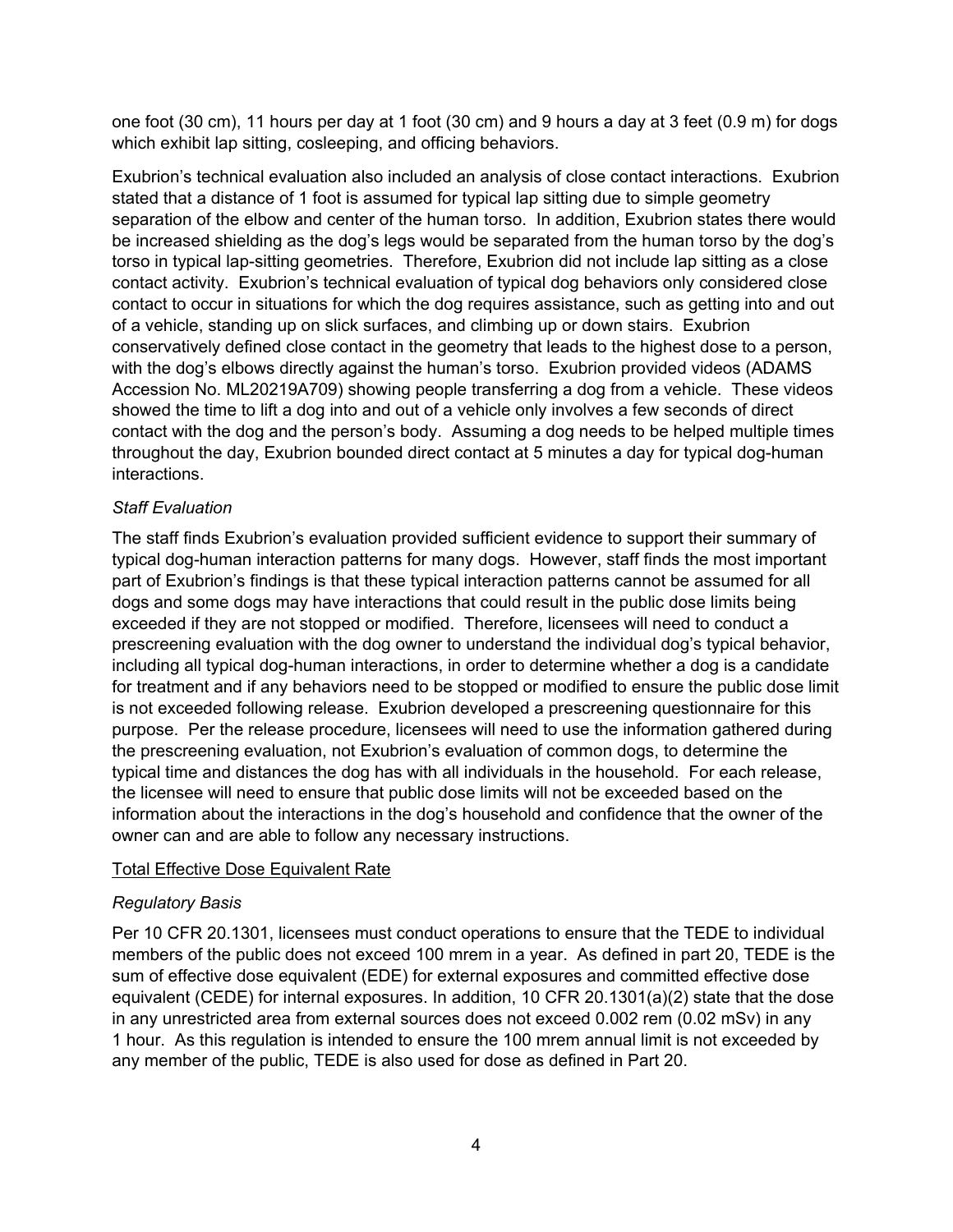#### *Exubrion's Calculation of Effective Dose Equivalent Rate*

Exubrion used principles of the compartment factors methodology described in Regulatory Guide 8.40, "Methods for Measuring Effective Dose Equivalent from External Exposure," issued July 2010, to calculate dose to an individual, as dose will be nonuniform across the individual's body at close distances. This method divides the whole body into seven separate compartments (head and neck, thorax, abdomen, upper right arm, upper left arm, right thigh, left thigh). Each compartment's dose is measured separately and has individualized weighting factors that are used to determine TEDE. Dose to the thorax and abdomen make up 88 percent of the total dose.

Exubrion used MicroShield® Pro Version 12.07 to calculate the dose to an individual's abdomen and thorax from Sn-117m contained in a single elbow located at 0.7 inch (1.7 cm) (i.e., contact), 1 foot (30 cm), and 3.3 feet (1 m) from the center of the torso. A distance of 0.7 inch (1.7 cm) was chosen for contact due to the distance from the elbow cavity to the surface of the skin. In the calculation, the activity in the elbow cavity was normalized such that the dose rate at 3.3 feet  $(1 \text{ m})$  to a release dose rate of 0.45 mrem per hour at 3.3 feet  $(1 \text{ m})$ . This simulated activity was 129 MBq (3.5 mCi), which is less than the injected activity as the MicroShield® calculation does not include shielding from the dog. This is to be expected as Exubrion used a bare source in air instead of modeling a dog's elbow cavity.

The photon emission data in MicroShield® for Sn-117m, with emissions less than 15 kiloelectronvolts excluded, were used. Exubrion derived anatomical data from International Commission on Radiological Protection Publication 89, "Basic Anatomical and Physiological Data for Use in Radiological Protection: Reference Values," issued May 2003; Tanner (1978);<sup>1</sup> and Regulatory Guide 8.40 to develop its human model. Exubrion modeled a male adult and also modeled 1-, 5-, 10-, and 15-year-old children.

To calculate the dose contribution from the head and neck, upper arms, and thighs to the effective dose equivalent, Exubrion assumed a point source for simplicity. Exubrion calculated the distance to each of these compartments, assuming the source was midline to the torso and the minimum distances to each compartment. The on-contact distance for adults was 13.0 inches (33 cm) to both legs and head and neck and 10.2 inches (26 cm) to the arms. For a 1 year-old, the minimum distance was approximately 5.5 inches (14 cm).

#### *Exubrion's Shielding Analysis*

Exubrion's technical evaluation points out that an individual's exposure to the dog will not always be at the point of the maximum dose rate but will occur at locations around the dog. Due to inherent shielding by the dog's body, the dose rates at other locations around the dog will be lower than the maximum dose rate. Exubrion's proposal uses average shielding factors to account for different geometries of interactions. Exubrion described the evaluation used to determine its shielding factor (ADAMS Accession No. ML20142A296). In its evaluation, Exubrion collected dose rate measurements at distances of 1 foot (30 cm) and 3.3 feet (1 m) from 10 dogs in nine geometries. In three of the geometries, not all of the measurements could be taken at the 1 foot (30 cm) distance because of the size and the shapes of the dogs. These geometries were the posterior, upper posterior, and dorsal measurements. Exubrion instead

<sup>1</sup> 1 Tanner JM, "Fetus into Man, Physical Growth from Conception to Maturity," Harvard University Press, Cambridge, MA, 1978.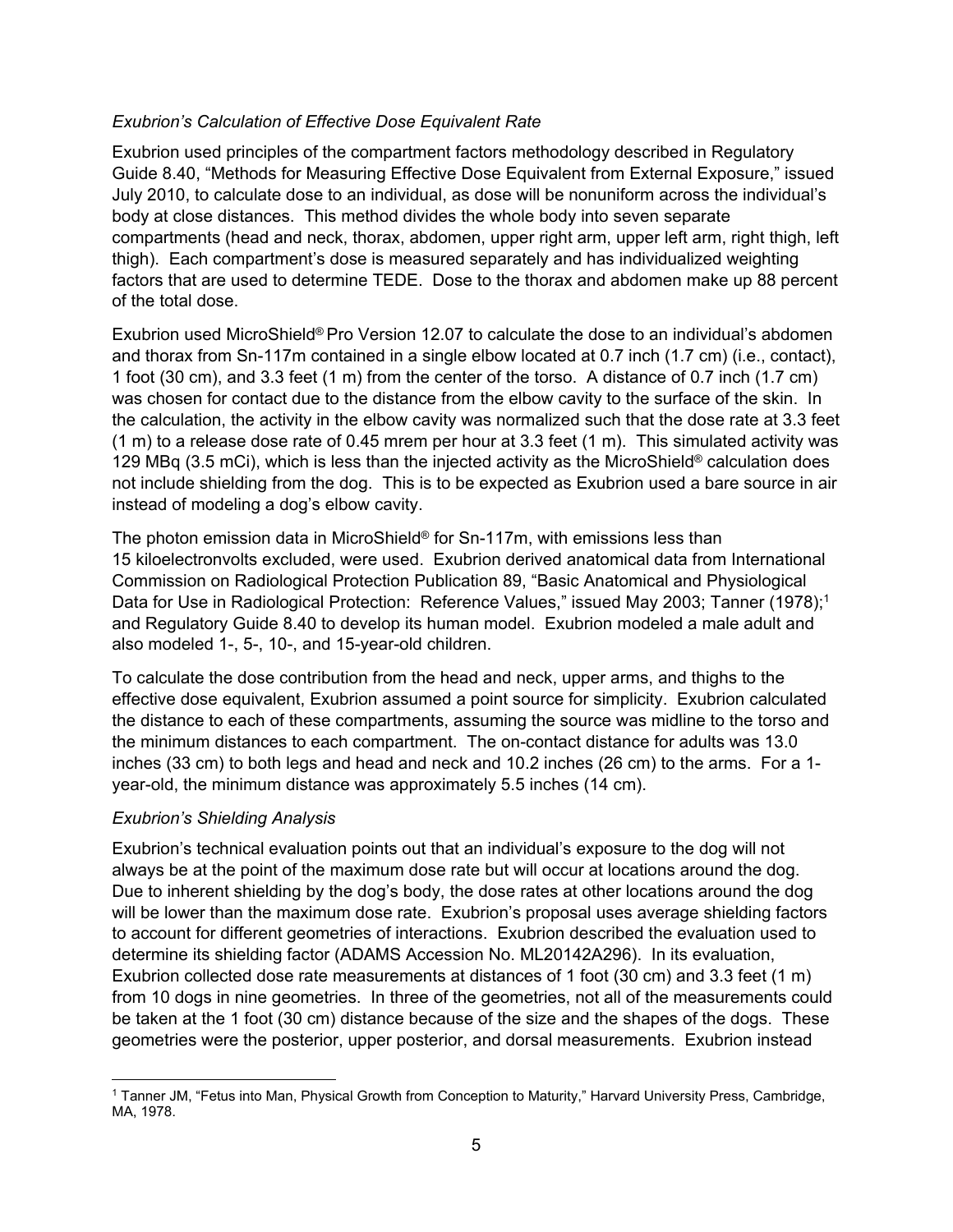replaced these measurements with representative measurements as described in their evaluation. Exubrion determined the average dose measurement for each dog and divided that by the maximum dose rate to determine the dog's isotopic shielding reduction. Exubrion conservatively selected the lowest shielding reduction to determine the shielding factor for distances of both 1 foot (30 cm) and 3.3 feet (1 m), which were 32 percent and 28 percent, respectively.

#### *Staff's Evaluation*

The staff notes there is conservatism in Exubrion's calculations. All calculations assume the maximum duration, and shortest distance for each category. Additionally, Exubrion's calculations conservatively assume a maximum dose rate at time of release of 0.45 mrem/h (0.0045 mSv/h) at 3.3 feet (1 m), when procedure uses maximum exposure of 0.45 mR/h at 3.3 feet (1 m). Calculations also conservatively assume point source approximation for determining the dose contribution from the head and neck, upper arms, and thighs. Calculations also assume all activity will be present in one elbow joint. This is conservative when both elbows are treated as one elbow would likely be located at a further distance away and the dose would be lower if only one elbow is treated. Additionally, Exubrion chose the lowest (most conservative) shielding factor derived from the 10-dog survey.

Exubrion showed the colloid will not be excreted, hence individual CEDE is 0. Therefore, it is acceptable that Exubrion used only EDE for TEDE. As defined in part 20, EDE is the sum of the products of the dose equivalent to the organ or tissue and the weighting factors  $(W_T)$  applicable to each of the body organs or tissues that are irradiated. In place of individual organ weighting factors, Exubrion used compartment factors described in table 1 in RG 8.40. In place of compartmental deep dose equivalent calculations as described in RG 8.40, Exubrion used Microshield® to model EDE to the combined thorax and abdomen compartment from a source located at the most conservative location (i.e., middle of the torso). Staff finds this appropriate for EDE calculations to hypothetical persons, in place of a more sophisticated simulation containing individual organs. Exubrion used significant conservatism in their assumptions which contain significant uncertainty when calculating a dose to a hypothetical person. These uncertainties include exact location of source, size and shielding of the dog's elbows, and specific time the source remains at the location. Exubrion conservatively assumes EDE to the other compartments is the highest dose calculated using the point source assumption.

The staff finds Exubrion's Microshield calculation acceptable. Staff finds it acceptable to exclude emissions less than 15 kiloelectronvolts as these low energy emissions would not penetrate into human tissue. Normalization of the activity to the maximum allowable release dose rate is appropriate as dogs will be released based on dose rate and not activity administered. In addition, using a bare source in air for normalization removes variability and errors, which would be introduced due to variations in geometry and shielding between different dogs' elbows. Staff finds Exubrion's use of multiple sized torsos appropriate to demonstrate doses to various members of the public. Finally, the use of point source approximation and use of minimum distances between compartments is conservative to calculate dose contributions from the head and neck, upper arms, and thighs.

Staff performed an independent assessment of dose to members of the public following release of dogs. To verify if the Exubrion analysis was conservative, NRC simulated the dose to an adult male using MCNP 6.2 to compare to Exubrion's calculated dose using Microshield®, Pro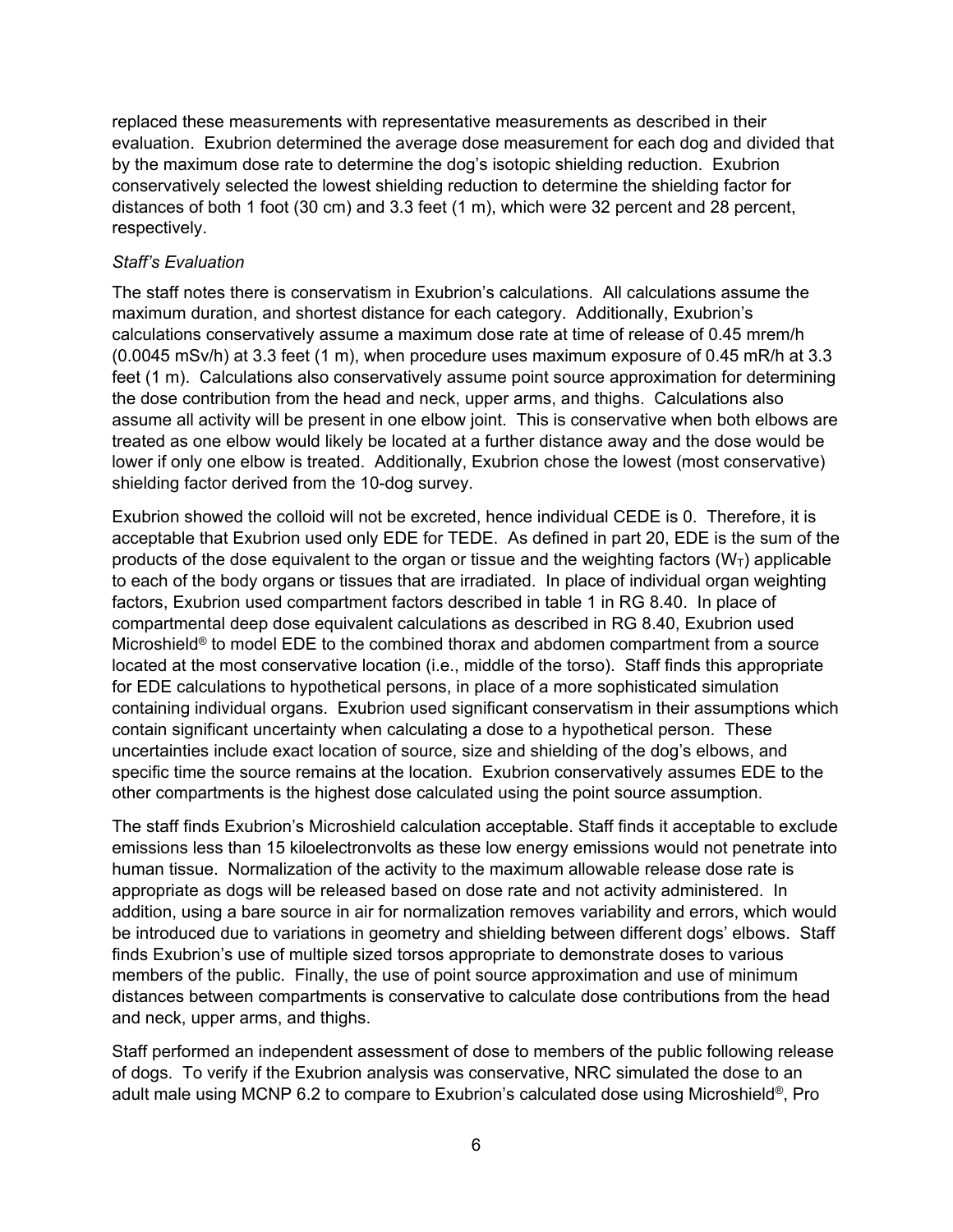Version 12.07, and the shielding evaluation. This MCNP simulation assumed a Sn-117m point source using ICRP 38 database within a sphere of bone with a radius of 0.6 inch (1.5 cm) and a density of 1.85 g/cm<sup>3</sup> and covered in skin which has a thickness of 2 mm and a density of 1.0 g/cm<sup>3</sup>. The human torso was modeled as a right circular cylinder of ICRU 4-component tissue that is 22.8 inch (58 cm) high with a radius of 5.55 inch (14.1 cm) and had the mass of the modeled torso is 36,200 grams. Calculations were conducted for a source centered at 0.7 inch (1.8 cm), 1 foot (30 cm), and 3.3 feet (1 m) laterally from the torso and at locations at the base of the torso, at the umbilicus, and at mid-torso. The simulation provided the energy deposition per nuclear transition in the torso, which was then converted to dose using the maximum activity of 222 MBq (6 mCi). For simplicity, the simulation only modeled dose to the torso and was not weighted with dose to the arms, head and neck, or legs. This geometry is conservative as the dose to these other areas would be lower due to the greater distance to the source. All standard errors in the MCNP simulations were less than 0.5%.

The results from the MCNP simulation are compared to Exubrion's in table 2 below. As shown, Exubrion's analysis results are approximately double that of the MCNP simulation. Staff therefore finds Exubrion's method to use Microshield® in combination with their shielding evaluation is adequate to calculate dose to members of the public from interactions with released dogs following treatment.

| Distance from the middle of<br>the torso     | Exubrion's Analysis (mrem) | <b>MCNP Simulation (mrem)</b> |
|----------------------------------------------|----------------------------|-------------------------------|
| $\vert$ 0.7 inch (1.7 cm) (i.e.,<br>contact) | 7.7                        | 3.1                           |
| 1 foot $(30 \text{ cm})$                     | 0.98                       | 0.6                           |
| $3.3$ feet (1 m)                             | 0.22                       | 0.1                           |

**Table 2 – Comparison MCNP versus Exubrion's Analysis Calculations of Adult EDE** 

The staff finds it appropriate to use an isotropic shielding factor as exposure will occur over a long period of time and through a variety of different geometries. The staff also finds the use of the lowest shielding factor from the 10 dogs measured provides adequate conservatism in measurements. While Exubrion's shielding factor calculations are conservative, staff wanted to verify that use of alternative measurements for the posterior and upper posterior locations at the 1-foot distance did not change the final outcome. Therefore, staff removed these measurements and calculated an independent staff 1 foot (30 cm) shielding factor. The staff retained the dorsal measurements, as staff believed the replacement measurements were unlikely to be significantly greater than 1 foot (30 cm) and the staff did not find the values to skew the average shielding factor. After removing the 1-foot (30-cm) measurements for the upper posterior and posterior geometries, the staff determined its own independent shielding factor of 26 percent for the 1-foot (30-cm) measurements. The staff determined Exubrion's shielding factor of 28 percent at 3 feet (0.9 m) was appropriate as all measurements were taken at 3 feet (0.9 m). Table 3 below shows staff's calculated effective equivalent dose using Exubrion's methodology with the staff's reduction factor at 1 foot which staff used in all confirmatory calculations below.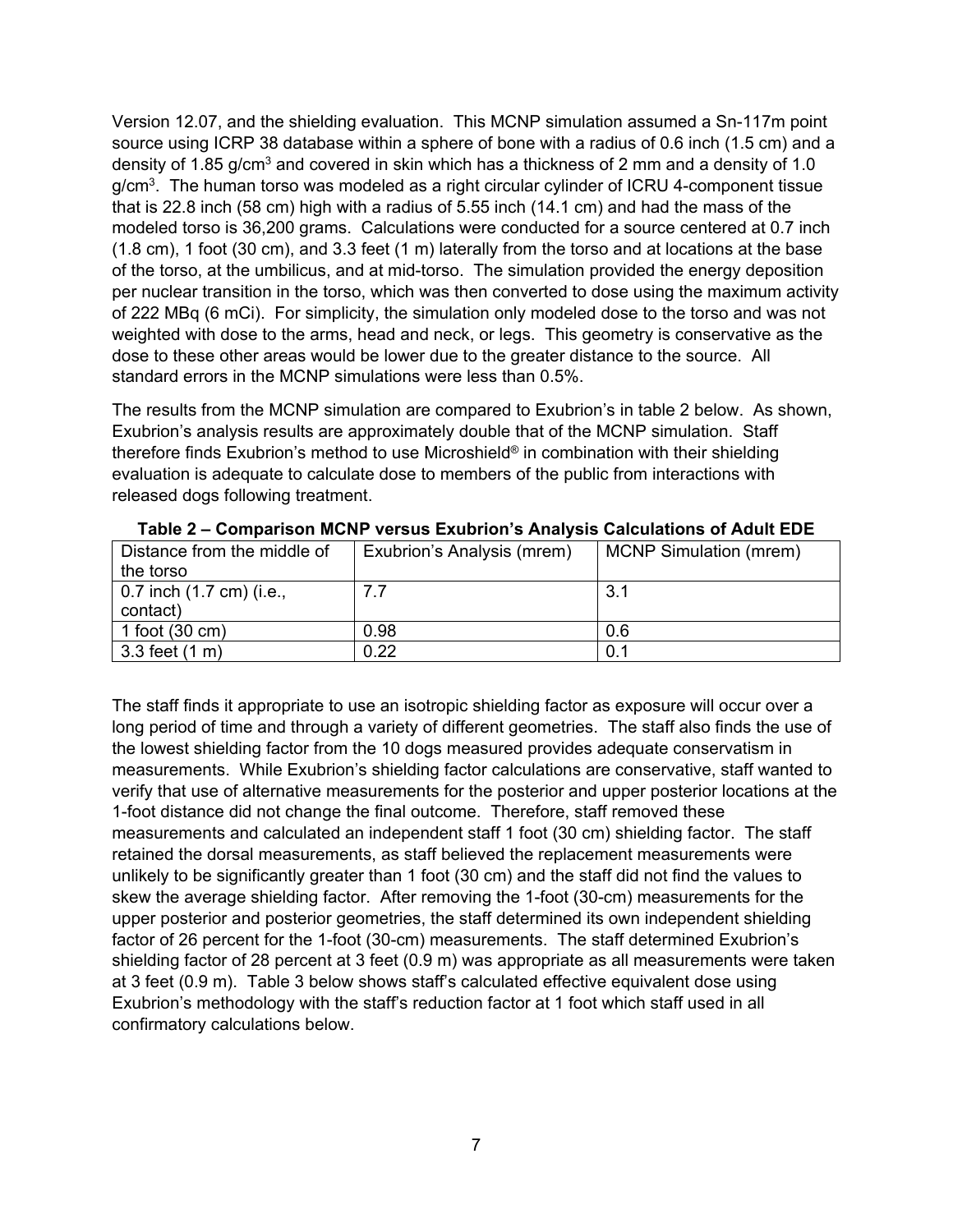|              | <b>Effective Equivalent Dose Rate (mrem/h)</b> |        |        |  |
|--------------|------------------------------------------------|--------|--------|--|
| Age<br>Adult | <b>On Contact</b>                              | 1 foot | 3 feet |  |
|              |                                                | 1.0    | 0.22   |  |
| 15           | 9.3                                            | ィっ     | 0.24   |  |
| 10           | 13.7                                           |        | 0.26   |  |
| 5            | 19.4                                           | 1.6    | 0.28   |  |
|              | 29.6                                           | 1.8    | 0.30   |  |

**Table 3 – Staff's Calculated Effective Equivalent Dose Rates** 

The staff additionally finds the shielding study demonstrated that the dose rate to humans from most dogs will be below 0.45 mR/h (0.0045 mSv/h) at 3.3 feet (1 m) following this treatment and could be immediately released. The shielding study was conducted with a total activity of 6.76 mCi administered to each dog; a dosage which is approximately 10 percent greater than the maximum activity to be administered. Most of the dose rate measurements from the ten test subjects were less than 0.45 mR/h (0.0045 mSv/h) at 3.3 feet (1 m). However, the results from the shielding study demonstrate the importance of surveying the dog after treatment as a few were over 0.45 mR/h (0.0045 mSv/h) at 3.3 feet (1 m). Exubrion's procedure states the licensee will take survey measurements at 3.3 feet (1 m) from the nearest elbow in three geometric directions expected to have the highest dose, anteriorly and right and left laterally. If the dog has a measurement above  $0.45$  mR/h at  $3.3$  feet  $(1 \text{ m})$ , the dog will be held by the licensee until the dose rate decreases below this threshold.

#### Household Member Exposure

#### *Regulatory Basis for Prescreening and Behavior Modifications*

Per 10 CFR 20.1301, licensees must conduct operations to ensure that the TEDE to individual members of the public does not exceed 100 mrem in a year. In addition, 10 CFR 20.1301(a)(2) states that the dose in any unrestricted area from external sources does not exceed 0.002 rem (0.02 mSv) in any 1 hour. In addition, 10 CFR 20.1101(b), "Radiation protection programs," states that the licensee shall use, to the extent practical, procedures and engineering controls based on sound radiation protection principles to achieve doses to members of the public that are as low as is reasonably achievable (ALARA).

#### *Prescreening Questionnaire*

Exubrion's evaluation showed that the public dose limits could be exceeded upon exposure to some dogs based on their normal dog-human interactions. Therefore, Exubrion proposes a prescreening questionnaire to identify dogs that are candidates to be released immediately after treatment. If prescreening finds a dog is a candidate for treatment, the prescreening questionnaire is also used to identify if any of the dog's normal behaviors need to be stopped or modified and for how long. Exubrion's procedure states that the licensee shall conduct an evaluation using a prescreening questionnaire with the owner, who has full knowledge of the dog's interaction with people, to determine whether the common behavior patterns of the dog could create a risk for any individual to exceed the public dose limits. If behavior patterns of potential risk are identified, then the licensee would inquire as to whether or not the household members could stop or modify the behaviors to provide confidence that public dose limits will not be exceeded.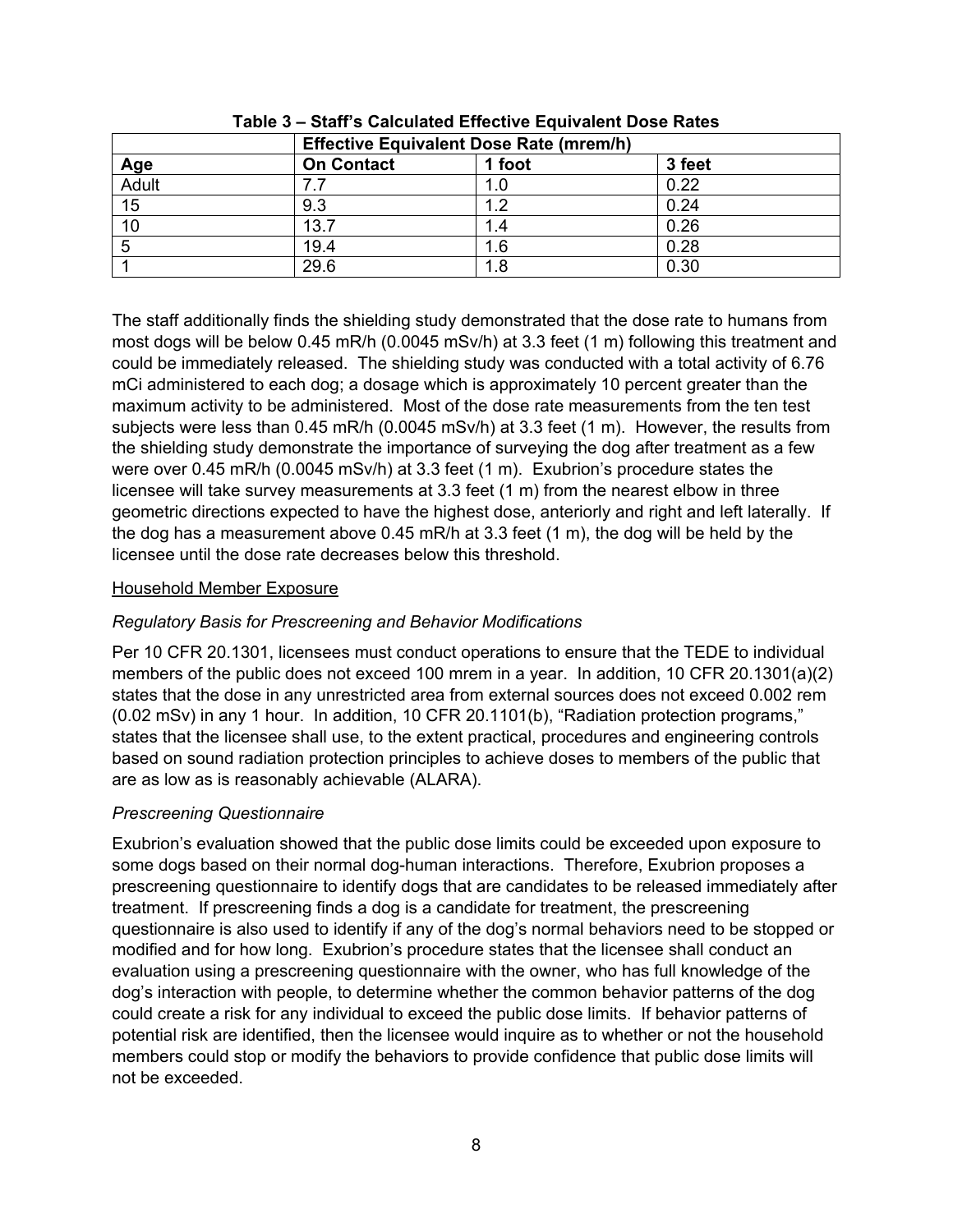Exubrion's prescreening questionnaire procedure has licensees asking owners to describe the general interactions the dog has with each household member using leading and specific questions. The intent of the specific questions is to identify behaviors which Exubrion's evaluation found could potentially cause the public dose limit to be exceeded if not modified. If these behaviors cannot be modified, the procedure allows the licensee to make an informed decision to contraindicate the therapy. The prescreening questionnaire also has a section for additional items, which the licensee may use for a focused discussion on any item applicable to that household, such as minimizing public dose with attention to children and pregnant women. After gathering this information, the licensee will compile the amount of time each person spends at distances of less than 1 foot (30 cm), at 1 foot (30 cm), and at 3 feet (0.9 m) daily. While compiling the information, the procedure states that distances should be rounded down for conservatism.

After the licensee completes the prescreening questionnaire, Exubrion's proposed procedure directs the licensee to sum the typical daily time each individual spends at various distances to the dog. The licensee will then use this information to place the dog into the most conservative category based on individuals' interactions. The four categories are: common contact, extended duration at intermediate contact, extended duration at close contact, and prolonged close and intermediate contact. The "common contact" category is for dogs which have typical behavior patterns of up to 5 minutes a day with direct contact, 15 minutes a day at 1 foot, and 4 hours a day at 3 feet. If a dog's normal behavior includes more interactions at 3 feet, like a dog who sits with someone while they work, this dog would move into the extended duration at intermediate contact category. This category allows up to 12 hours a day at 3 feet and the dog would still need to have less than 5 minutes a day with direct contact and 15 minutes a day at 1 foot. If a dog instead typically has more interactions at 1 foot, like a dog which sits on a couch next to someone, this dog would be in the extended duration at close contact category. This category allows up to 3 hours a day at 1 foot and the dog would still need to have less than 5 minutes a day with direct contact and 4 hours a day at 3 feet. If a dog typically has even more contact at the 1 foot distance, such as a dog which cosleeps, or the dog has increased interactions at both the 1 foot and 3 feet distances, this dog would be categorized in the prolonged close and intermediate contact group. This category allows for a dog to have typical interactions of up to 5 minutes a day with direct contact, 11 hours a day at 1 foot, and 9 hours a day at 3 feet. The specific times for each category are provided in table 4 below.

| Category                                     | <b>Maximum time at</b><br>direct contact | <b>Maximum time at 1</b><br>foot | <b>Maximum time at 3</b><br>feet |  |
|----------------------------------------------|------------------------------------------|----------------------------------|----------------------------------|--|
| Common contact                               | 5 minutes                                | 15 minutes                       | 4 hours                          |  |
| Extended duration at<br>intermediate contact | 5 minutes                                | 15 minutes                       | 12 hours                         |  |
| <b>Extended duration at</b><br>close contact | 5 minutes                                | 4 hours                          | 4 hours                          |  |
| Prolonged close and<br>intermediate contact  | 5 minutes                                | 11 hours                         | 9 hours                          |  |

1 Calculations were completed for 4 hours a day at 1 foot for extended duration at close contact category, but the procedure conservatively limits this to 3 hours a day.

Exubrion's evaluation demonstrated instructions would be necessary for varying amounts of time based on these typical interaction patterns. Therefore, Exubrion proposed using these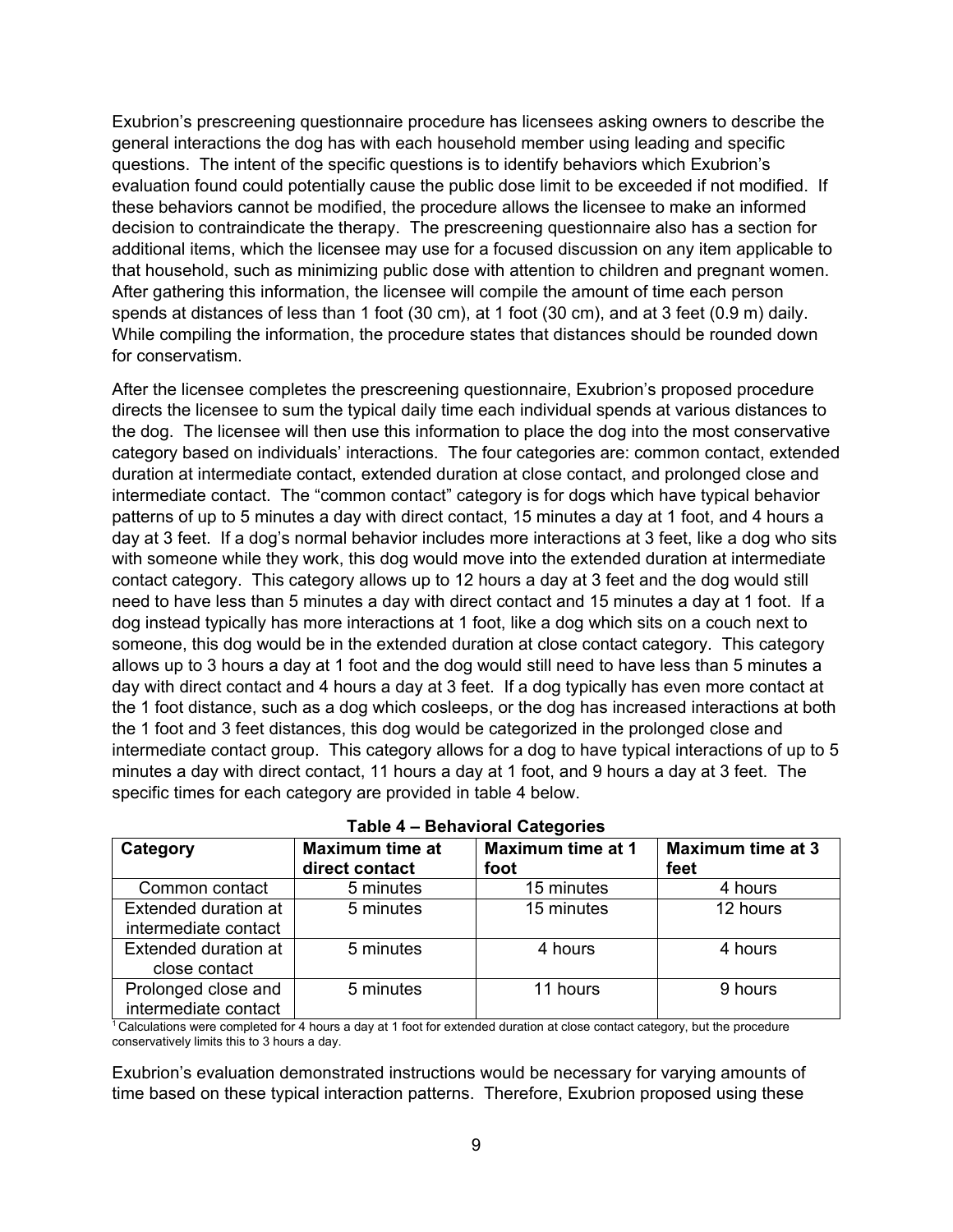categories to determine the duration (2 to 6 weeks) necessary for the release instructions. The release instructions will be customized based on discussions between the licensee and owner during the prescreening. Instructions are described in more detail below.

## *Household Member Exposure*

For each category, Exubrion calculated the dose for all age groups. In these calculations, Exubrion assumes an individual interacts with the dog on a daily basis for the maximum amount of time allowed during the instructional period. After the instructional period is over, calculations assume the dog interacts with individuals at the maximum amount of time described in the category on a daily basis. If a dog's typical interactions exceed any of these categories, the dog would not be a candidate for treatment. Therefore, as no category allows typical interactions to exceed 5 minutes a day on direct contact with the elbow joint, a dog with typical contact interactions of more than 5 minutes a day would not be a candidate for treatment as there is no category which the dog could fit into. The licensee cannot use instructions to fit a dog's behavior into these categories as the calculations assume these will be the interaction patterns after the instruction window is completed.

Exubrion's calculated annual dose to adults is below the public dose limit of 100 mrem (1 mSv) for all categories, assuming individuals follow instructions. Exubrion also calculated the dose to children and found the maximum calculated dose was 61 mrem (0.61 mSv) for the common contact scenario assuming a 1-year-old baby who is present for the maximum amount of time described in the instructions and scenario. The calculated dose to the 1-year-old increases to a maximum of 84 mrem (0.84 mSv) in the prolonged close and intermediate contact scenario. Exubrion's technical evaluation report provides more information on the calculated doses for each category.

Exubrion proposed that a dog may be released with a maximum dose rate of 0.45 mR/h (0.0045 mSv/h) at 3.3 feet (1 m). Exubrion calculated the maximum hourly dose rate if someone follows the instructions to be 0.5 mrem (0.005 mSv) for an adult and 1.1 mrem (0.011 mSv) for a 1 year-old. After the 2-week minimum duration for instructions, Exubrion calculated the maximum dose to be 0.8 mrem (0.008 mSv) in 1 hour for an adult and 2.0 mrem (0.02 mSv) in 1 hour for a child assuming a scenario of 5 minutes of direct contact of the torso with the elbow and the remaining 55 minutes at 1 foot (30 cm). Exubrion chose this scenario as the procedure only allows for release of dogs using this evaluation if they have behavior patterns which typically have less than 5 minutes a day in close contact with an individual.

# *Staff's Evaluation of Household Member Dose*

The staff's evaluation found that Exubrion's proposal to release dogs containing a Sn-117m colloid has the potential to result in doses exceeding the public dose limits in 10 CFR Part 20 without appropriate screening and written instruction. Exubrion proposed to allow immediate release of dogs who are administered up to 222 MBq (6 mCi) of Sn-117m colloid. Because of the half-life of Sn-117m and because there is almost no biological decay in the colloid form, the Sn-117m will remain in the dog's elbow for a substantial amount of time. Therefore, staff agrees with Exubrion that prescreening is necessary prior to releasing a dog to ensure public dose limits are not exceeded.

Exubrion's proposal includes an evaluation using a prescreening questionnaire to identify each dog's typical dog-human interactions in order to determine whether the dog would be a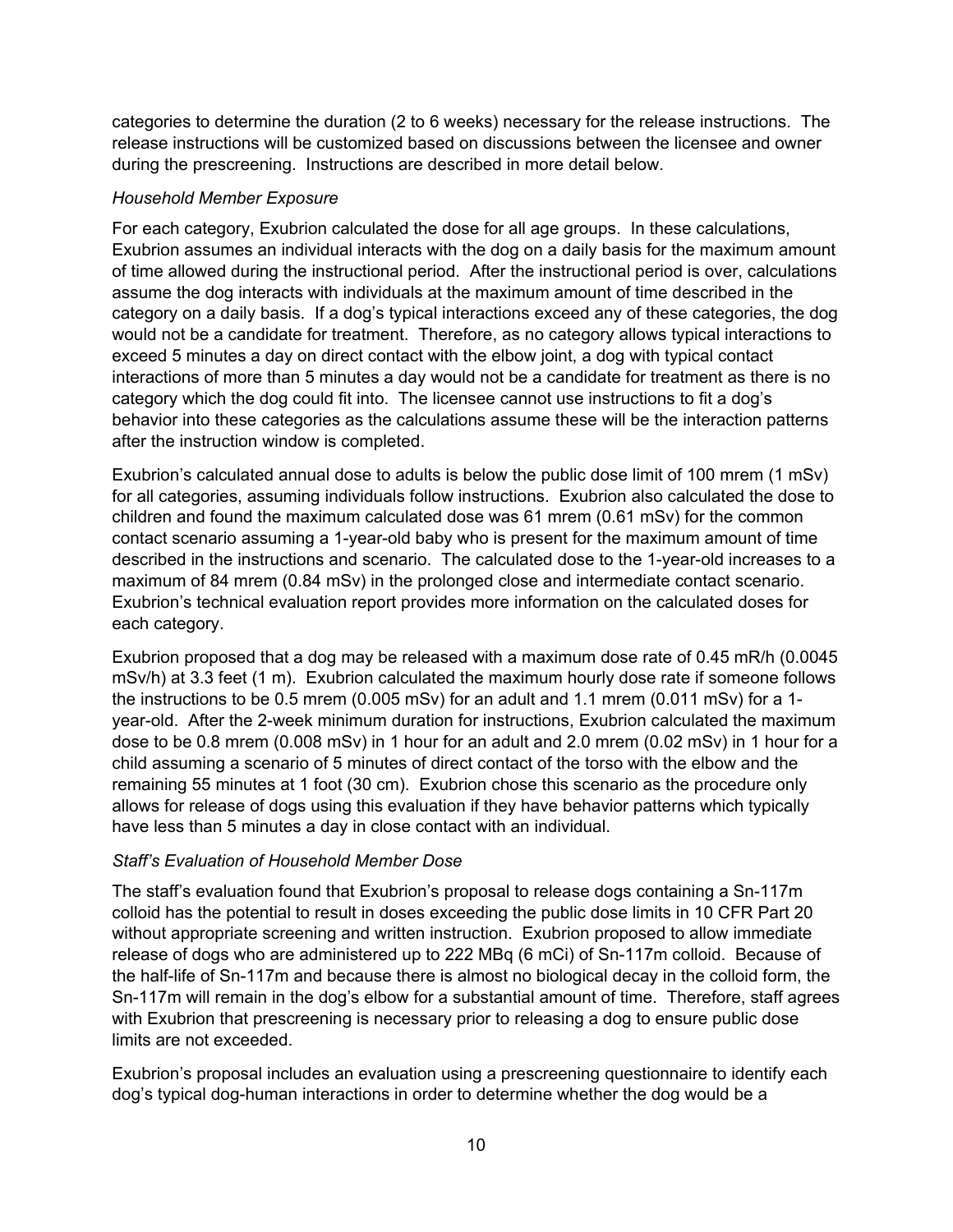candidate for treatment and could be safely released after treatment. The staff determined that the prescreening questionnaire should identify individual dog's behaviors that would require modification or cessation to ensure the public dose limits are not exceeded. The prescreening questionnaire can be used to identify behaviors that could cause public dose to be exceeded if they are not able to be modified. The staff finds it acceptable for the licensee to decide on a case-by-case basis if treatment should still be allowed if a dog-owner cannot modify any of these flagged behaviors, which provides flexibility in situations where the licensee determines that the dog's specific situation will not cause the public dose limits to be exceeded. The staff finds Exubrion's procedure requires any necessary behavior modifications be discussed with the owner. In addition, the focused discussion will help the licensee determine whether the owner has any unique situations that would require further modifications and whether all individuals who have frequent interactions with the dog will be able to meet the necessary time and distance restrictions.

Staff finds Exubrion's maximum calculated dose for each category to be conservative, as they assume a maximum release dose rate at the time of release per category and the maximum time, minimum distance in each category, and use of a singular source for dose on contact. Staff additionally finds the calculations for young children, such as the calculation for a 1 year old in the prolonged close and intermediate contact scenario, to be conservative as it is unlikely a young child would typically remain at a 1 foot distance for 11 hours a day and 3 feet distance for 9 hours every day following release. In addition, the prescreening questionnaire and instructions include additional steps to inform the owner to minimize the dog's interactions with children and pregnant women following release of the dog.

The staff independently calculated the maximum public dose for individuals in each behavioral category and assumes they follow instructions. The staff's calculations assume the maximum dose at time of release and that the individual has the maximum daily interactions with the dog allowed for each distance during and after the instructional period until infinity. Table 5 below lists the staff's calculated maximum dose for each category for adults, a five-year-old, and a one-year old child. The staff used the same methodology as Exubrion to calculate the dose as it was shown to be conservative, except for using the staff's 1-foot (30-cm) shielding reduction factor of 26 percent as described above.

| Dog Category                                               | <b>Maximum</b><br>dose to<br>an adult<br>(mrem) | <b>Maximum</b><br>dose to a<br>5 year<br>old<br>(mrem) | <b>Maximum</b><br>dose to a<br>1 year<br>old<br>(mrem) | <b>Maximum</b><br><b>Instruction</b><br><b>Duration</b><br>(weeks) |
|------------------------------------------------------------|-------------------------------------------------|--------------------------------------------------------|--------------------------------------------------------|--------------------------------------------------------------------|
| <b>Common Contact</b>                                      | 29                                              | 47                                                     | 61                                                     | 2                                                                  |
| <b>Extended Duration at</b><br><b>Intermediate Contact</b> | 45                                              | 67                                                     | 84                                                     | 2                                                                  |
| <b>Extended Duration at Close</b><br><b>Contact</b>        | 59                                              | 94                                                     | 114                                                    | 3                                                                  |
| <b>Prolonged Close and</b><br><b>Intermediate Contact</b>  | 59                                              | 90                                                     | 106                                                    | 6                                                                  |

**Table 5 – Staff's Maximum Calculated EDEs**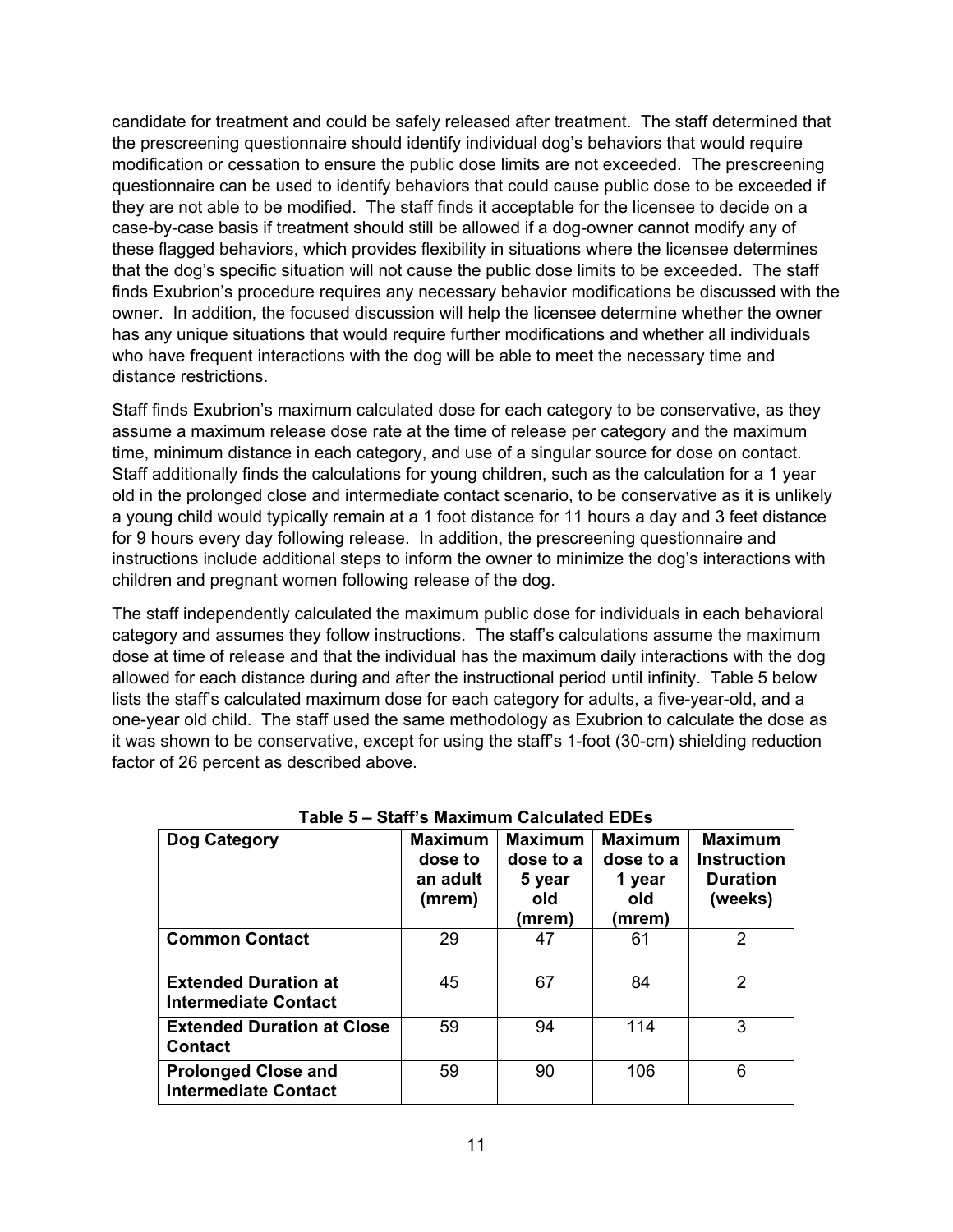As demonstrated in table 5, younger children have a larger dose when they follow the same interactions as larger adults. Exubrion did not calculate the dose for a 1-year old child for the extended duration at close contact or prolonged close and intermediate contact categories as they did not believe the interaction patterns described in these categories would be realistic for children this young. Therefore, a 5-year old is the youngest average age showed to not exceed the public dose limit for these two categories. To ensure licensees do not use these categories for children younger than the age of 5 as they could potentially lead to public dose limits being exceeded, future license applicants would need to commit to not using these pathways specifically for children younger than the age of 5 in their license application. However, a licensee could use these pathways if adult interactions require it as long as all children under the age of 5 in the household fit into common or extended duration at intermediate contact categories. An example would be a dog that has a typical interaction pattern with an adult fitting the prolonged close and intermediate contact category and with a four-year old fitting the common contact. In that case, the release instructions will be at the level of prolonged close and intermediate contact, because that is the highest level of contact in the household, but the dog can be released because the interaction with the child under 5 fits into the common contact category. Staff's calculations demonstrate with reasonable assurance that the common contact and extended duration at intermediate contact categories will result in doses below the annual public dose limit for young children.

The staff also evaluated Exubrion's calculations to provide reasonable assurance that the hourly limit of 2 mrem (0.02 mSv) in any 1 hour would not be exceeded with adequate prescreening and if household members follow instructions after release. In this calculation, Exubrion assumed a dog elbow would be at a distance of 1 foot for the entire hour except for the 5 minutes which the dog's elbow is in direct contact with the individual's torso. Staff finds this acceptable as the procedure only allows treatment of a dog which has less than 5 minutes a day of direct contact interactions prior to treatment. Therefore, staff finds assuming an individual is in close contact for 5 minutes and at 1 foot for the remaining 55 minutes in an hour is appropriate.

The staff also reviewed the close contact dose beyond the instruction duration. The proposed shortest duration for instructions is 2 weeks, which is approximately equal to one half-life of Sn-117m. Using Microshield with all activity located in one joint similar to Exubrion, staff identified that, at the end of the first two weeks, it would take almost 8.3 minutes for a 1-year-old child and almost 32 minutes for an adult to reach 2 mrem (0.02 mSv) assuming the most conservative geometry (i.e., direct, center of the torso contact with the dog's elbow). As the procedure only allows dogs to be treated if prescreening shows the owner normally has less than 5 minutes of contact with the animal and the unlikeliness of a dog with severe OA to allow significant physical contact with the joint, it is unlikely these times would be exceeded. In addition, this calculation has significant conservatism as the maximum release dose rate would unlikely be from a dog with one elbow treated, and this calculation assumes direct contact in the center of the abdomen to a singular elbow containing all activity. Furthermore, it is unlikely the maximum release dose rate (0.45 mR/h at 1 m) will be exceeded if only one elbow is treated with 3 mCi. After 2 weeks, dose rate would be less than 2 mrem (0.02 mSv) per hour at 1-foot (30 cm) even without considering shielding factors. Therefore, the staff finds that the procedure provides reasonable assurance that the hourly public dose limit will be met for dog's which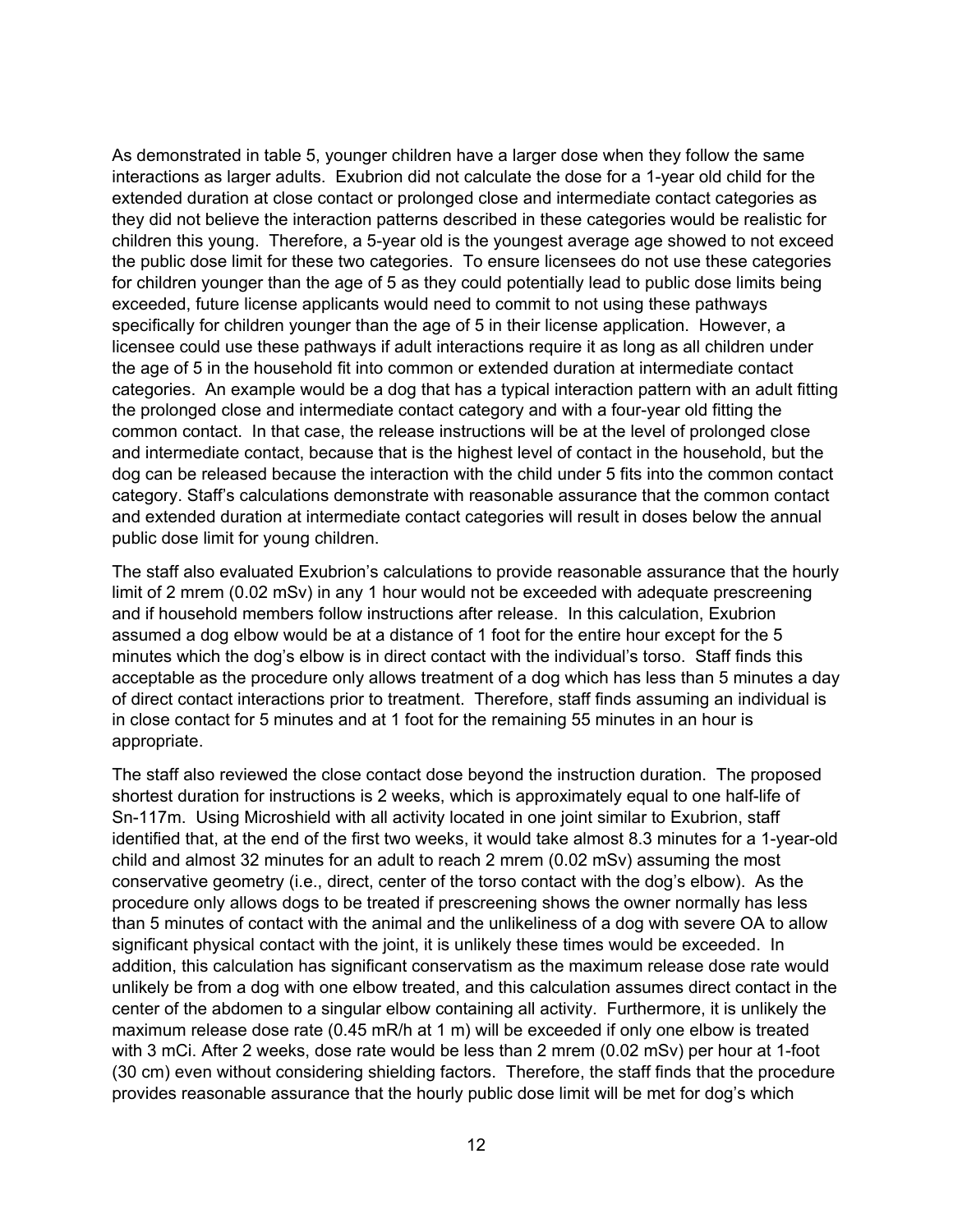normal behavior fits into one of the categories analyzed. To ensure that licensees understand that this evaluation is only intended to be used when all household members' typical interaction patterns fit into the categories described in the procedure, future licensees must commit that they will not use this procedure to release a dog whose typical behavior patterns do not fit into the categories described in the procedure.

#### *Staff's Evaluation of Dose to Individuals Outside the Household*

If dogs are properly prescreened and release instructions are followed, Exubrion's evaluation showed the annual dose limit of 100 mrem (1 mSv) in a year will not be exceeded by those who have frequent contact with the dog. Adequate prescreening by the licensee should identify any dog who has significant daily contact with individuals outside the household, and licensees will need to be confident that the dog owner will modify or limit these behaviors before scheduling treatment. To ensure individuals who have random, infrequent contact with the dog also do not exceed the public dose limit, the staff evaluated the total amount of time someone would need to be near the dog to exceed the annual dose limit. For simplicity and conservatism, the staff used the dose rates calculated above using Microshield with staff's shielding factors without decay considerations. The staff determined it would take 13 hours on contact, 97 hours at 1 foot (30 cm), and 454 hours at 3 feet (0.9 m) for an adult to exceed the pubic dose limit of 100 mrem in a year. Staff also determined that a 1-year-old might exceed the public dose limit after 3.4 hours on contact, 54 hours at 1 foot (30 cm), and 333 hours at 3 feet (0.9 m). Even if a dog ran away from its owner, it is unlikely that another individual would exceed these durations before the dog would be reunited with its owner. It is highly unlikely that an individual who does not have frequent interactions with the dog would meet these criteria. The staff finds Exubrion's proposed maximum release dose rate is adequate to ensure the annual dose limit is not exceeded for individuals who have infrequent encounters with the dog.

The staff also validated the isotropic dose at 1 foot (30 cm) and 3 feet (0.9 m) would be less than 2 mrem (0.02 mSv) per hour immediately following release. This includes the grooming scenario, which Exubrion's proposed instructions state to avoid for 2 weeks following treatment. Even if an owner took their dog to the groomer immediately following treatment, the maximum dose to the groomer would be 1.0 mrem (0.010 mSv), assuming the groomer's torso is at an average distance of 1 foot (30 cm) from the elbow for an entire hour and the groomer moves around the animal during the grooming session.

The staff also evaluated the boarding scenario. Exubrion stated the worst case scenario for a worker at a boarding facility would be a worker who spends 30 minutes a day at a distance of 1 foot (30 cm) interacting with a dog. Staff estimate that this scenario would result in a calculated annual dose of 10.2 mrem (0.102 mSv) using a 0.26 shielding factor at 1 foot (30 cm) and assuming a dog who had the maximum release dose rate at time of release went back to the boarding facility immediately following treatment and was at the boarding/daycare facility every day. Exubrion instructs the owner to avoid long-term or daily boarding for one half-life, or 2 weeks. Following this instruction reduces the conservatively calculated dose to 5.0 mrem (0.05 mSv) for 30 minutes a day at a distance of 1 foot (30 cm) and 10 mrem (0.010 mSv) for 1 hour a day at a distance of 1 foot (30 cm). This conservative calculation shows a worker at a boarding facility would need to be exposed to a minimum of at least 10 dogs before the public dose limit would be exceeded. Therefore, the staff does not believe it is likely that a member of the public working at a boarding facility would exceed the public dose limits from a dog treated with Sn-117m. As the maximum contact dose rate is 7.7 mrem/h (0.077 mSv/h), it would take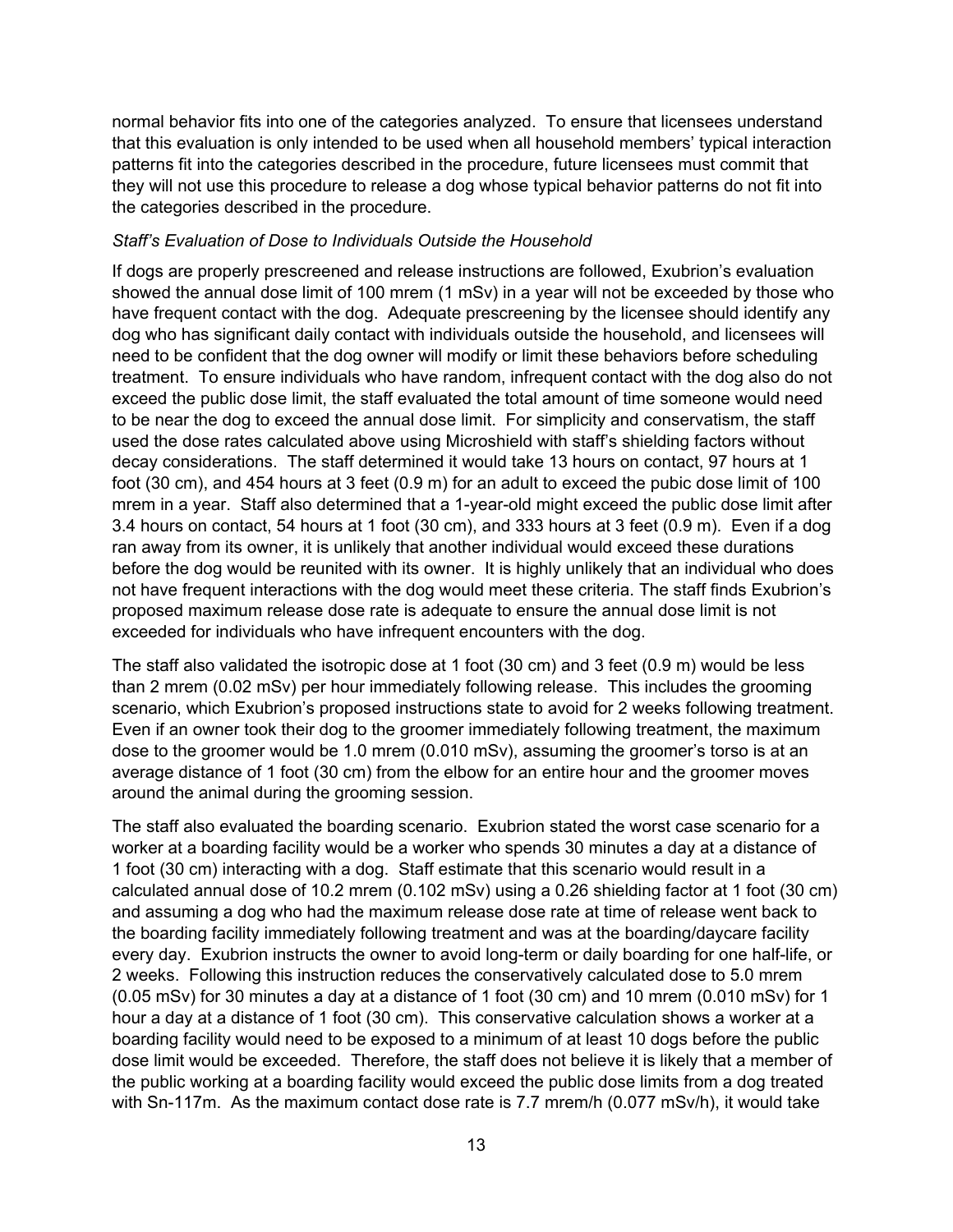approximately 16 minutes of direct contact with the dog's elbows on the workers torso to exceed 2 mrem in any one hour. As staff finds this an unlikely scenario, staff believes the 2 mrem in any one hour limit will not be exceeded in the boarding scenario.

## **Instructions**

## *Exubrion's Instructions*

As stated above, some owners will need to modify behaviors for a period of time following treatment to ensure public dose limits are not exceeded. Exubrion's proposal uses categorization of dogs based on the dog's normal behavior patterns to determine the instructional duration (anywhere between 2 to 6 weeks). After the duration of the instructions, individuals can return to their normal behavior patterns. The procedure only allows treatment of dogs that have normal behavior patterns that Exubrion has shown to not cause doses to exceed public dose limits with the proposed instructions.

The instructions inform all individuals to limit direct activities, which typically occur at distances less than 1 foot (30 cm), to less than 1 minute a day, close activities, which typically occur at a distance of 1 foot (30 cm), up to 15 minutes a day, and intermediate activities ,which typically occur at a distance of 3 feet (0.9 m), up to 4 hours a day. These average daily durations at these distances should keep household members exposures below the public dose limits. To support owners' understanding of these time limitations and distances, given their specific dog's behavior patterns, the instructions will include individualized behavior modifications from the prescreening questionnaire. In addition, the instructions recommend minimizing time to sensitive populations, such as children and pregnant women, and provide owners with how to keep doses ALARA. Finally, the instructions inform the owner that, after the expiration of instructions, they may return to normal interactions with the dog but should continue to be prudent about extended close contact.

Exubrion's procedure states that, before treating the dog, the licensee will confirm that the owner is willing and able to follow the instructions for the specified duration and that all household members can comply with the instructions. The licensees will provide written instructions with a minimum duration of 2 weeks, whether or not behavior modification is needed to ensure that all public exposures are ALARA. In response to requests for additional information, in a letter dated May 15, 2020, Exubrion stated that customizing the instructions based on an individual owner's behavior increases the likelihood of compliance and therefore keeps doses ALARA. The procedure and prescreening questionnaire have a step to ensure the licensee discusses ALARA principles with the owner to support the owners' understanding of how the general radiation protection principles (i.e., time, distance, and shielding) should be used to keep their doses as low as possible. In addition, the procedure requires licensees to discuss with owners how they can keep the doses ALARA at a follow-up approximately one week after treatment. The instructions will also provide owners with the information necessary to reduce exposure to other members of the public.

As described below in the staff's independent evaluation, most infrequent or random encounters with the animal would not likely exceed dose limits. However, if an individual is in close contact with a dog for an extended period of time or has almost daily contact with the animal, the interaction may need to be limited. Therefore, the instructions inform the owner to avoid longterm or daily boarding or commercial grooming for 2 weeks and avoid air travel and large organized events where the animal would not be able to move easily for the entire duration of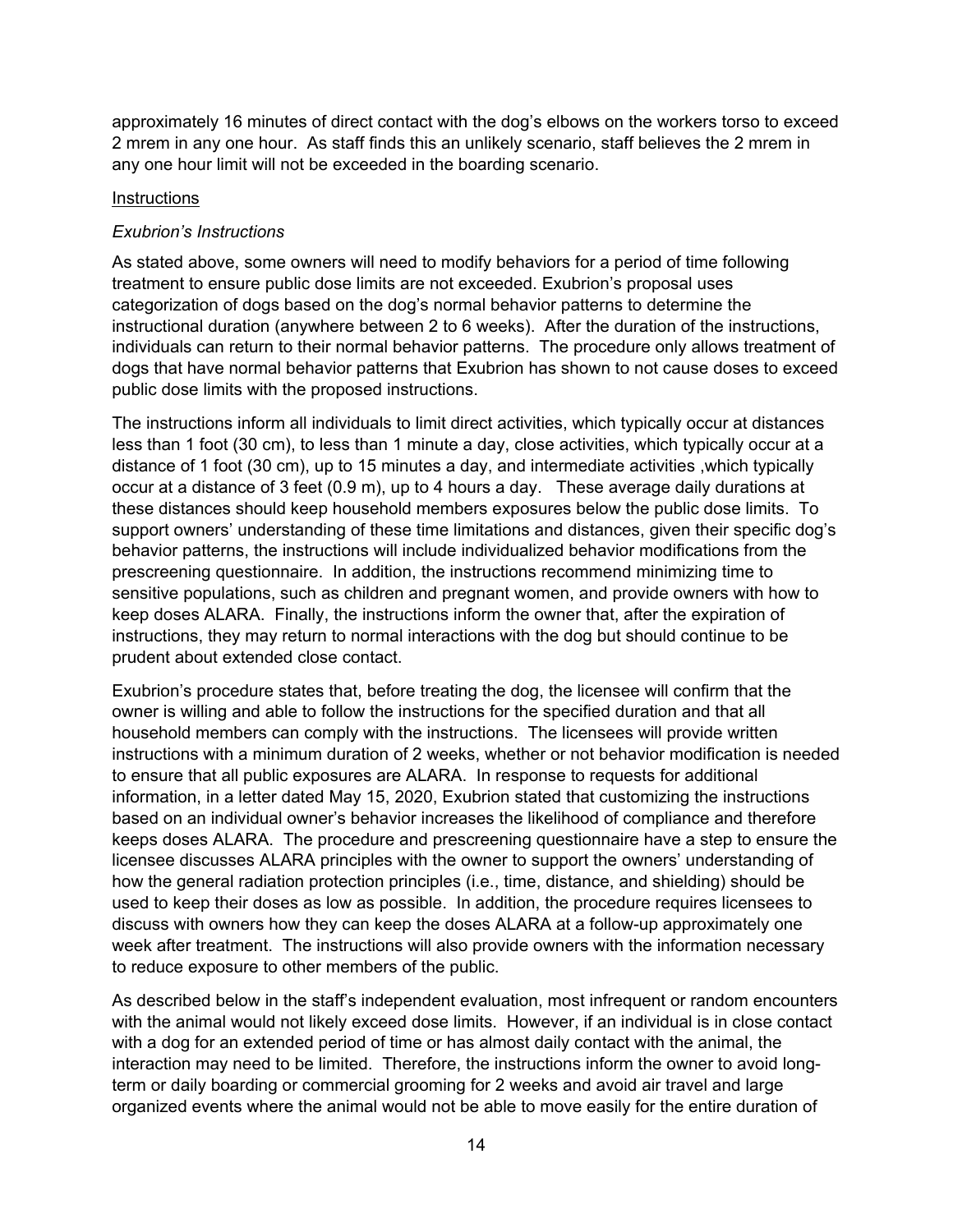the instructions. If the dog were to need emergency care, the instructions state the owner should immediately inform the emergency provider about the Sn-117m treatment and immediately contact the licensee for directions. Additionally, the prescreening questionnaire would help to identify unanalyzed situations in which an animal is out of the house for a significant period, allowing the licensee to provide behavior modification instructions, if necessary. Finally, the instructions inform the owner to contact the licensee if the dog dies within 20 weeks of treatment. Exubrion chose 20 weeks because this is the time it would take for the maximum treatment activity of 222 MBq (6 mCi) to decay to less than 0.37 MBq (10 microcuries).

#### *Staff's Evaluation*

The staff finds Exubrion's proposed duration of instructions adequate to ensure public dose limits will not be exceeded for dogs appropriately prescreened. The procedure only allows treatment of dogs that have normal behavior patterns that Exubrion has shown to not cause dose to exceed public dose limits if instructions are followed. Exubrion has demonstrated these dogs can resume their normal behavioral patterns after the instructional period, but the instructions still provide guidance to owners to minimize extended close contact following the instructional period.

The staff finds that Exubrion's prescreening discussions with the owner and customizable instructions will provide owners with the information necessary to reduce their exposure and provide adequate assurance that household members will not exceed public dose limits. While direct contact needs to be limited to less than 1 minute a day during the instructional period, dogs will only be allowed to be treated per this procedure if their normal behavioral patterns have less than 5 minutes a day at direct contact without instructions. Exubrion's procedure also only allows treatment of the dog if the licensee feels confident that the household will follow release instructions to provide adequate assurance that the public dose limits are not exceeded. Therefore, staff finds Exubrion's proposed instructions provide adequate assurance that public dose limits will not be exceeded. In addition, the staff finds the use of customizable instructions and the required discussions with the owner on how to keep doses ALARA, both before and after treatment, provides reasonable assurance that doses will be ALARA.

#### Dose with Inadequate Prescreening or Disregard for Release Instructions

Exubrion's technical evaluation provided evidence that the most common interaction pattern with a severely arthritic dog who would be a candidate for this treatment would lead to a dose below 100 mrem (1 mSv) even without instructions. However, Exubrion's evaluation also identified that some interaction patterns that could lead to public dose limits being exceeded by household members. The staff found that the public dose limits will not be exceeded with adequate prescreening and if household members follow their customized release instructions. The staff determined that the prescreening questionnaire is adequate to identify any unique dog-human interactions that would need to cease or be modified to ensure that the public dose limits are not exceeded. In addition, the staff determined the procedure's use of both standard and customized instructions, and only allowing release if the licensee has confidence that household members can comply with these instructions, provides adequate assurance that the household members know how to keep their exposure below the public dose limits and ALARA. However, if individuals who reside with the dog choose not to provide complete and accurate information during the prescreening, or choose not to follow licensee's instructions, it is possible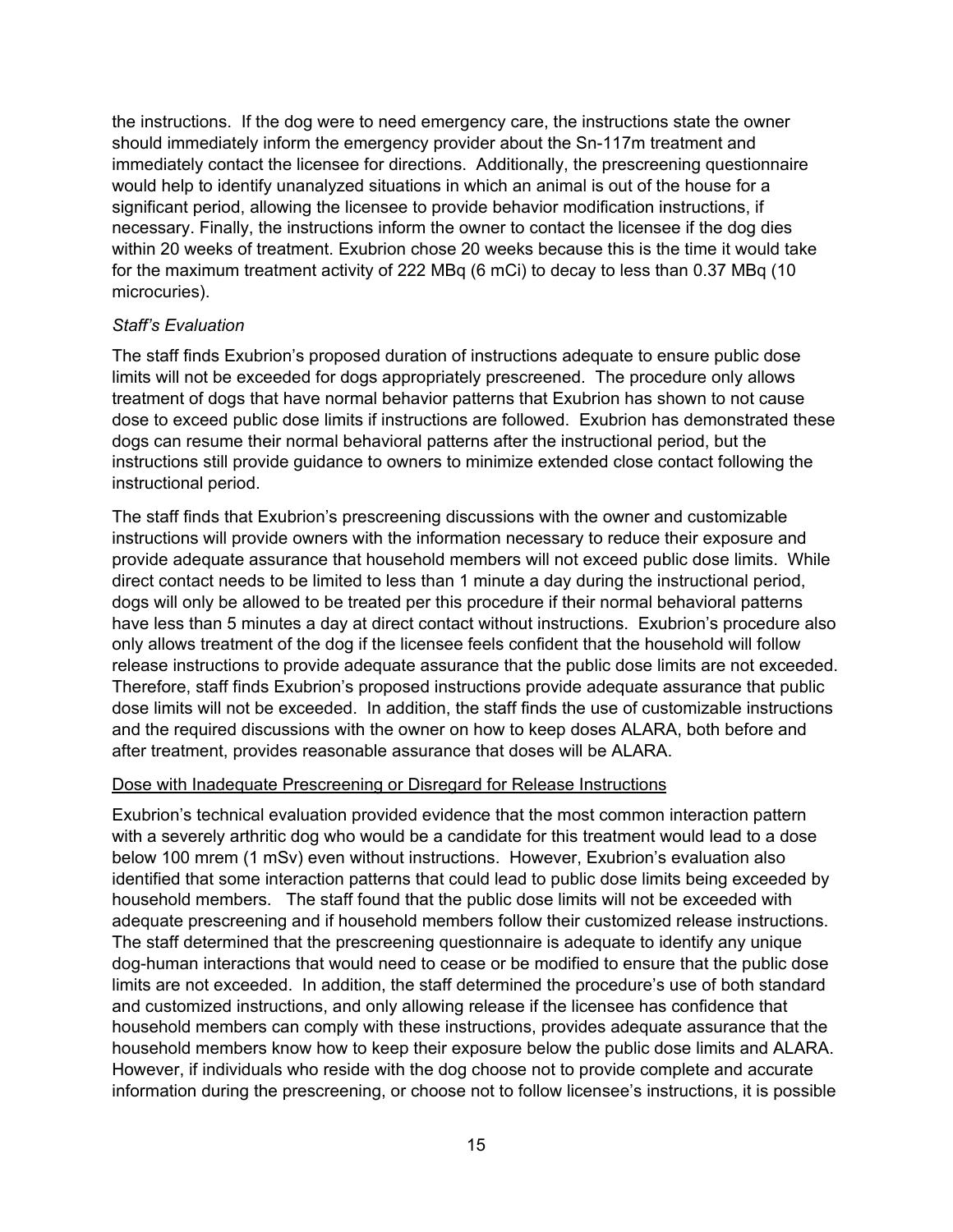that their exposures could exceed the public dose limits. Therefore, staff evaluated several potential situations to determine the maximum likely dose if members of the public do not provide adequate prescreening information or do not follow instructions.

First, the staff calculated the amount of time on a daily basis that it would take for an individual to reach the annual 100 mrem (1 mSv) dose limit. For an adult, the staff found it would take approximately 40 minutes a day of direct on-torso contact with the elbow to exceed the public dose limit. The duration would be longer for further distances. If adults had no contact with the treated dog for 2 weeks post-treatment, the amount of time needed to exceed the annual 100 mrem (1 mSv) dose limit if they interacted with the dog on direct torso contact increased to more than 74 minutes a day. For a 1-year-old child, after the minimum 2-week instructional period, approximately 41 minutes a day of direct contact or approximately 4.5 hours a day at 1 foot (30 cm) is needed to exceed the public dose limit. These calculated values demonstrate the importance of minimizing time in close contact with the animal for several weeks after treatment. The staff finds the prescreening questionnaire will adequately identify a dog who typically has interactions that exceed these times at these distances. The procedure only allows dogs to be treated if prescreening shows the owner normally has less than 5 minutes of contact with the dog's elbow. To ensure that licensees understand that this evaluation is only intended to be used when all household members' typical interaction patterns fit into the categories described in the procedure, staff recommends license reviewers obtain a commitment from future license applicants that they will not use this procedure to release a dog whose typical behavior patterns do not fit into the categories described in the procedure.

The staff calculated the dose to an individual who has daily interactions that match those described in the prolonged close and intermediate contact scenario (5 minutes on contact, 11 hours at 1 foot (30 cm), and 9 hours at 3 feet (0.9 m) per day) but disregards instructions such as cosleeping. This is a worst-case scenario based on Exubrion's evaluation of typical dog-human interactions. If an adult cosleeps with the dog, offices with the dog, and allows the dog to lap sit for 3 hours a day, this adult could receive a 273 mrem (2.73 mSv) exposure. If the individual follows the instructions for only the first 3 weeks of the 6 week instructional period, this dose drops to 110 mrem (1.10 mSv). These calculated values demonstrate the importance for licensees to ensure individuals understand and are willing to comply with instructions for the full duration. The staff finds it acceptable to use the proposal to use the prescreening questionnaire to allow the licensee to develop necessary customized instructions. Prescreening also allows the licensee to have directed conversations with the owner to ensure the owner understands which activities would lead to high doses, especially those which need to stop or be modified to ensure the public dose limit is not exceeded, and allows the licensee to gauge if the household can follow necessary instructions. If the licensee's staff does not have confidence that all household members will and can follow the necessary instructions, the procedure states the dog will not be treated. The staff finds this proposal provides adequate assurance that public dose limits will not be exceeded.

Finally, the staff calculated the dose to an individual who was not appropriately prescreened and had daily interactions beyond those described in the categories of the procedure. To bound the worst case dose, staff chose a highly unlikely scenario where an individual has a dog directly on contact with their torso for 2 hours a day in addition to daily interactions of 8 hours at 1 foot (30 cm) with a 26-percent shielding factor and 9 hours at 3 feet (0.9 m) with a 28-percent shielding factor would receive 502 mrem (5.02 mSv) for the entire duration of Sn-117m decay. Staff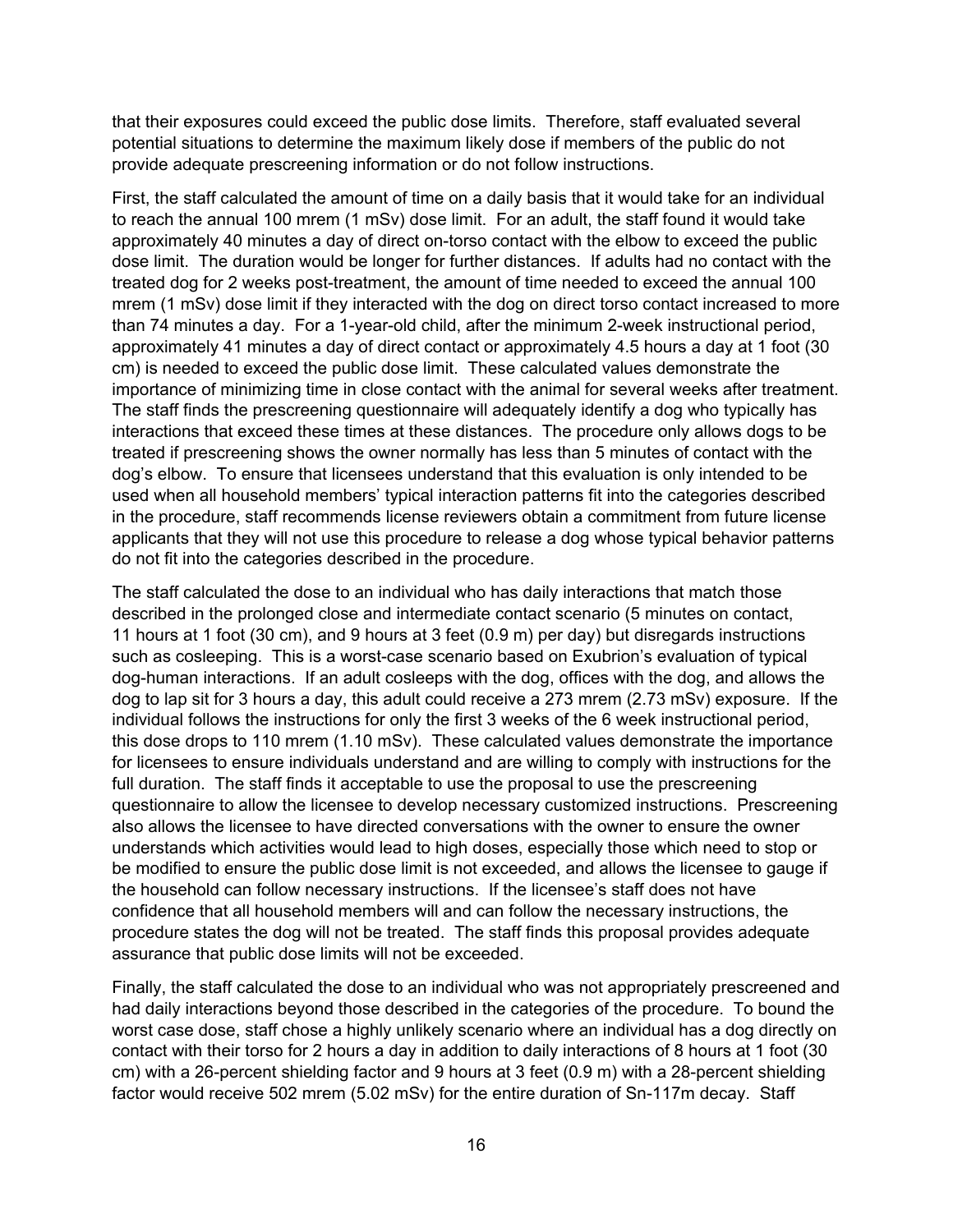conservatively assumed maximum dose rate at time of release and assumed the individual did not follow any instructions after release. Staff finds this calculation to be conservatively bounding as it is highly unlikely that a dog released with the maximum dose rate would have this long of close contact with an individual on a daily basis. Staff did not calculate this scenario for a young child as it would be extremely unlikely that a dog to have their elbows directly on contact with a small child for 2 hours every day. Staff assumes the prolonged close and intermediate contact scenario appropriately bounding for a one year old. The calculations for the staff's worst case scenario demonstrate that, if an owner does not provide complete or accurate information during prescreening or chooses not to follow the release instructions, exposure to the released dog could cause public dose limits to be exceeded amongst household members who have frequent, close contact exposure to the dog. The procedure contains steps to avoid releasing dogs whose typical interactions would cause this level of exposure and does not allow licensees to release dogs from licensee control if they are not confident the household members will follow instructions based on discussions during prescreening with the owner. Therefore, this type of scenario causing exposures to exceed the public dose limit would only occur if an owner did not provide complete or accurate information during the prescreening or a household member did not to follow instructions even after the owner provided the licensee with assurance that all household members will do so.

As described above, the prescreening questionnaire is meant to identify if an individual dog has behaviors that could cause the dose limits to be exceeded. If behaviors are identified, the procedure has the licensee and owner discuss ways which these behaviors could be stopped or modified for a duration of time and develop customized written instructions to keep exposures below the public dose limit. In addition, the procedure, prescreening criteria, and release instructions have additional measures to ensure that the licensee discusses, and the owner knows, how to minimize dose specifically to children and pregnant woman. The procedure tells the licensee not to treat a dog if the licensee does not feel confident that the owner understands the need to keep doses below the public dose limit and that the household will not be able to follow the instructions. This would prohibit the licensee from treating a dog which they know will spend time with an individual, like a young child, who could not follow instructions. In addition, the procedure states the licensee will follow-up with the dog's owner approximately 1 week after the treatment, review the household members adherence to the instructions, and remind the owner to keep doses ALARA. Therefore, the staff finds Exubrion's proposal acceptable to ensure public health and safety as it provides adequate assurance that public dose limits will not be exceeded when owners provide complete and truthful information during prescreening and household members follow instructions agreed to prior to treatment.

The procedure also directs the licensee to follow-up with owners and to perform an assessment of the dose to individual household members if someone does not follow the release instructions. This follow-up will provide the licensee an opportunity to ensure that the owner is abiding by the release instructions and understands the necessity to continue following the release instructions. If the licensee becomes aware of the owner not following the release instructions, the licensee has an opportunity to re-emphasize the need to follow the release instructions and modify those instructions, if necessary. In addition, the procedure states that licensees must investigate any instance where public exposure limits might have been exceeded, even if it is due to individuals not following instructions, and to submit a written report to the NRC per 10 CFR 20.2203. In this case, the NRC would evaluate this event to determine if any corrective actions are necessary to avoid future exceedance of the public dose limits.